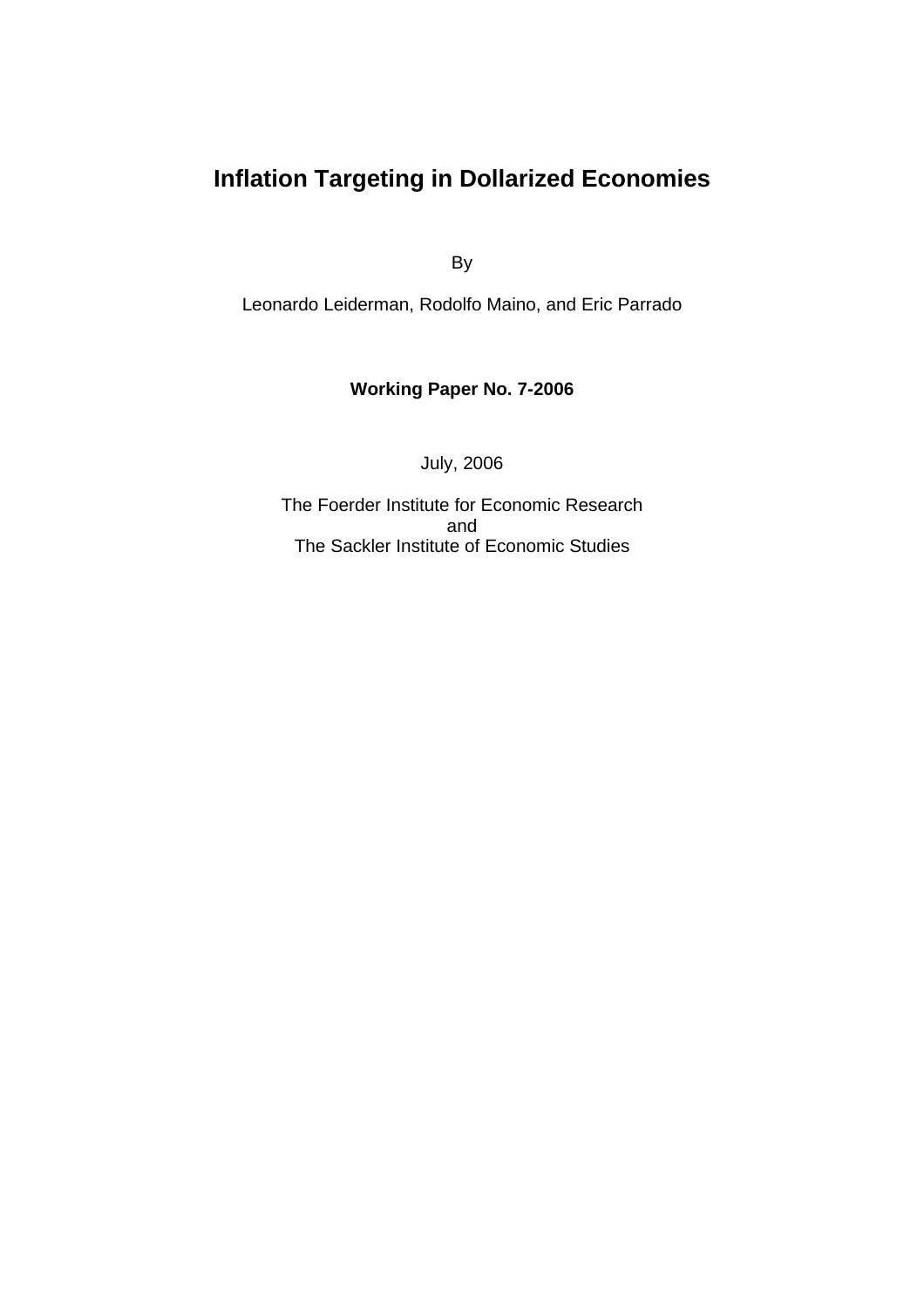# **Inflation Targeting in Dollarized Economies**

## **Leonardo Leiderman, Rodolfo Maino, and Eric Parrado**

#### **Abstract**

The shift to inflation targeting has contributed to the relatively low inflation observed in some emerging market economies although, as noted by many economists, the preconditions required for a successful implementation were not in place. The existence of managed exchange rate regimes, a narrow base of domestic nominal financial assets, the lack of market instruments to hedge exchange rate risks, together with fear of floating and dollarization, have been stressed as factors that might weaken the efficacy of monetary policy. By examining various aspects of monetary transmission and policy formulation in two highly dollarized economies (Peru an Bolivia) vis-à-vis two economies with low levels of dollarization (Chile and Colombia), we found that while dollarization imposes differences in both the transmission capacity of monetary policy and its impact on real and financial sectors, it does not preclude the use of inflation targeting as a policy regime.

JEL Classification Numbers: E31, E4, E5

Keywords: Monetary policy, inflation targeting, dollarization

L. Leiderman is with Tel Aviv University, R. Maino with the International Monetary Fund, and E. Parrado with the Central Bank of Chile. The authors are thankful for valuable comments by Alain Ize, Eduardo Levi-Yeyati, Klaus Schmidt-Hebbel, and participants at the 2005 Central Bank of Peru-IMF joint conference on the Policy Implications of De Facto Dollarization. That authors also thank, without implicating, the comments received from the IMF office of the Executive Director for Argentina, Bolivia, Chile, Paraguay, Peru, and Uruguay. The present version will also appear as an IMF Working Paper. The views in this paper should not be reported as representing the views of the IMF.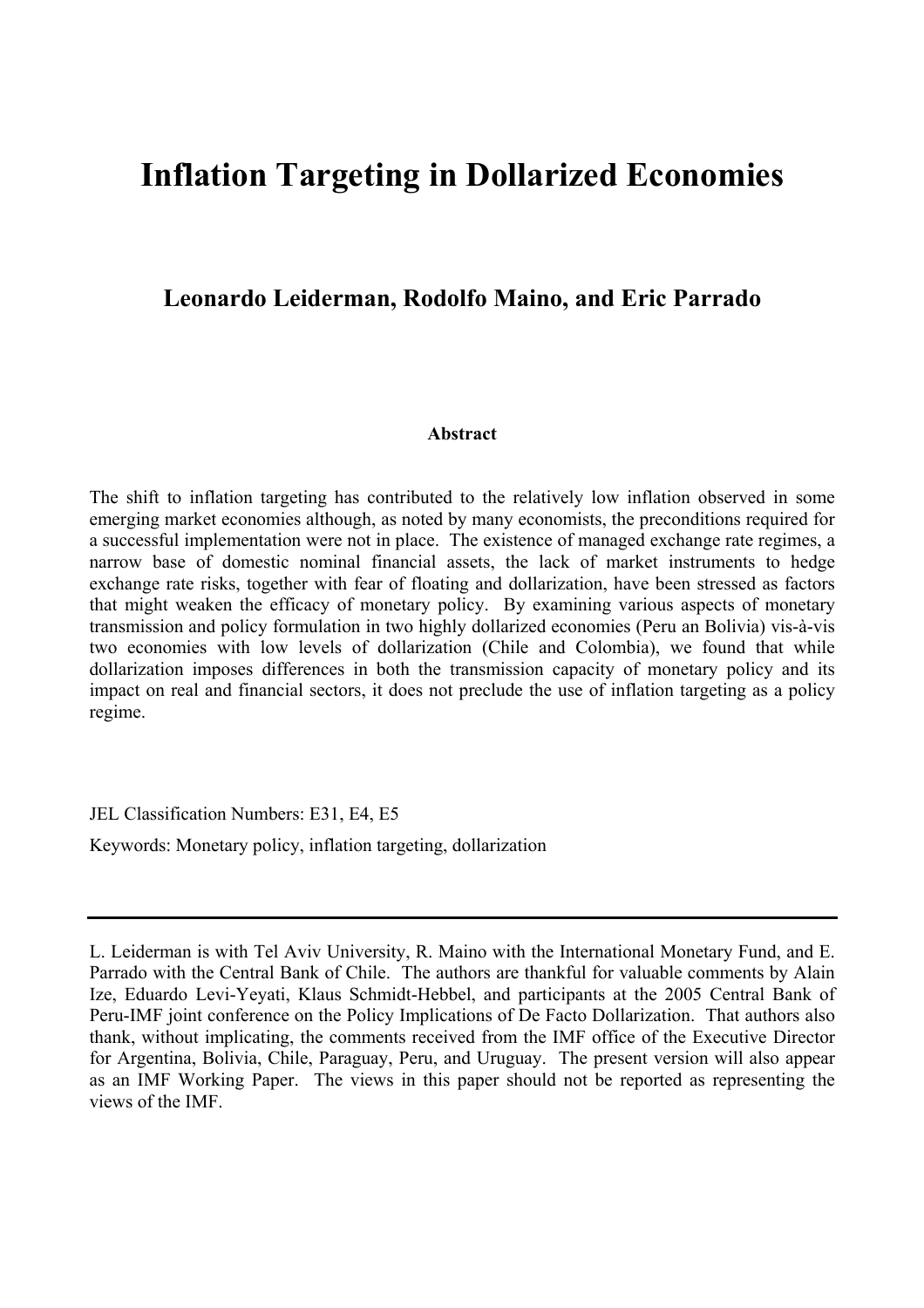## Contents Page

| Tables<br>1.<br>$\overline{2}$ .<br>3 <sub>1</sub><br>$\overline{4}$ . | Peru: Granger Causality: BCRP Rate vs. Banking Interest Rates 14           |  |  |  |
|------------------------------------------------------------------------|----------------------------------------------------------------------------|--|--|--|
| Figures                                                                |                                                                            |  |  |  |
| 1.                                                                     |                                                                            |  |  |  |
| $\overline{2}$ .                                                       |                                                                            |  |  |  |
| 3.<br>$\overline{4}$ .                                                 | Bolivia: Exchange Rate Crawl, Inflation and Real Exchange Rate, 1996–20059 |  |  |  |
| 5a.                                                                    | Chile: Response of Inflation to One S.D. Nominal Exchange Rate Innovation  |  |  |  |
| 5b.                                                                    | Peru: Response of Inflation to One S.D. Nominal Exchange Rate Innovation   |  |  |  |
| 6a.                                                                    |                                                                            |  |  |  |
| 6b.                                                                    |                                                                            |  |  |  |
| 7a.                                                                    |                                                                            |  |  |  |
| 7b.                                                                    |                                                                            |  |  |  |
| 8a.                                                                    | Chile: Response of NPLs to One S.D. DLRERCH Innovation 1994:03-2004:1215   |  |  |  |
| 8b.                                                                    | Peru: Response of NPLs to One S.D. DLRERCH Innovation 1994:03-2004:12 15   |  |  |  |
| 8c.                                                                    | Chile: Response of NPLs to One S.D. DLRERCH Innovation 1999:01-2004:1215   |  |  |  |
| 8d.                                                                    | Peru: Response of NPLs to One S.D. DLRERCH Innovation 1999:01-2004:12 15   |  |  |  |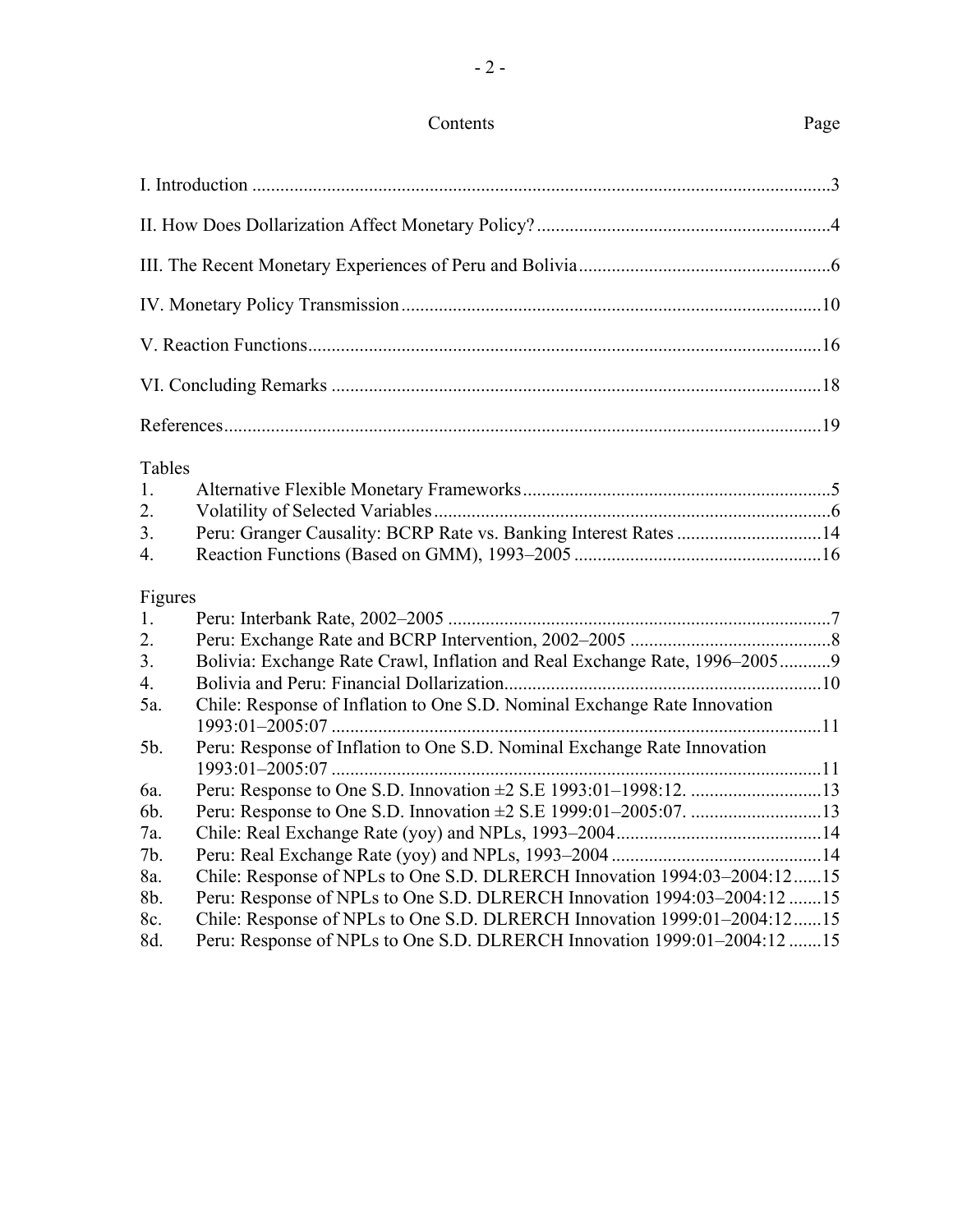#### **I. INTRODUCTION**

An increasing number of emerging market economies have been adopting inflation targeting (IT) as their monetary policy regime. There is reason to believe that this shift has contributed to the relatively low inflation observed in these economies.<sup>2</sup> This outcome has surprised those that maintained that these economies are far away from the preconditions required for implementing IT. In particular, the existence of managed exchange rate regimes under foreign exchange market intervention, a narrow base of domestic nominal financial assets, and the lack of market instruments to hedge exchange rate risks, together with fear of floating, have been stressed as factors that drastically weaken the efficacy of monetary policy. Accordingly, these factors have been frequently seen as obstacles to IT implementation in a typical emerging market economy.

Inflation targeting would seem even more difficult in a highly financially dollarized economy. Consider an emerging market country where debts are denominated in dollars while firms depend on local currency receipts. Under these conditions, private sector and banks' balance sheets can be vulnerable to the type of nominal and real exchange rate shifts that should occur for standard inflation targeting to work effectively. In particular, through balance sheet effects, large real exchange rate depreciations (e.g., due to a sudden stop) could have a contractionary impact on output and be associated with bank failures. This contrasts with their expansionary impact on net exports and output in standard small open economy analysis.<sup>3</sup> Another difficulty has to do with the exchange rate pass-through to prices, which has been argued to be relatively high for dollarized economies. Yet, if this is the case, this would make monetary policy more potent in terms of its impact on exchange rates and prices.

In spite of these difficulties, some highly dollarized economies such as Peru have successfully adopted IT as their monetary policy regime. The authorities of Bolivia, another highly dollarized economy, have also expressed their interest to gradually transit towards IT. In light of such revealed policy preference for IT, the question arises of whether this regime can successfully accommodate the special characteristics and dynamics of high dollarization.

This paper examines various aspects of monetary transmission and policy formulation in highly dollarized economies. We compare two highly dollarized economies, Peru and Bolivia, with two economies with low levels of dollarization, Chile and Colombia. We conclude that, while high dollarization does introduce significant differences in both the transmission capacity of monetary policy and its impact on the real and financial sectors, it does not seem per se to preclude the use of IT as an effective policy regime. Moreover, the way in which the IT regime is implemented can be adapted to reflect the limitations and risks associated with a dollarized environment. In addition, we find that the way in which an

<sup>&</sup>lt;sup>2</sup> For recent references on the issue, see Mishkin and Schmidt-Hebbel (2005), and Batini and Laxton (2005).

<sup>&</sup>lt;sup>3</sup> See Calvo (1999 and 2001), Krugman (1999), Stein et al. (1999), and Aghion, Bachetta, and Banerjee (2000), among others.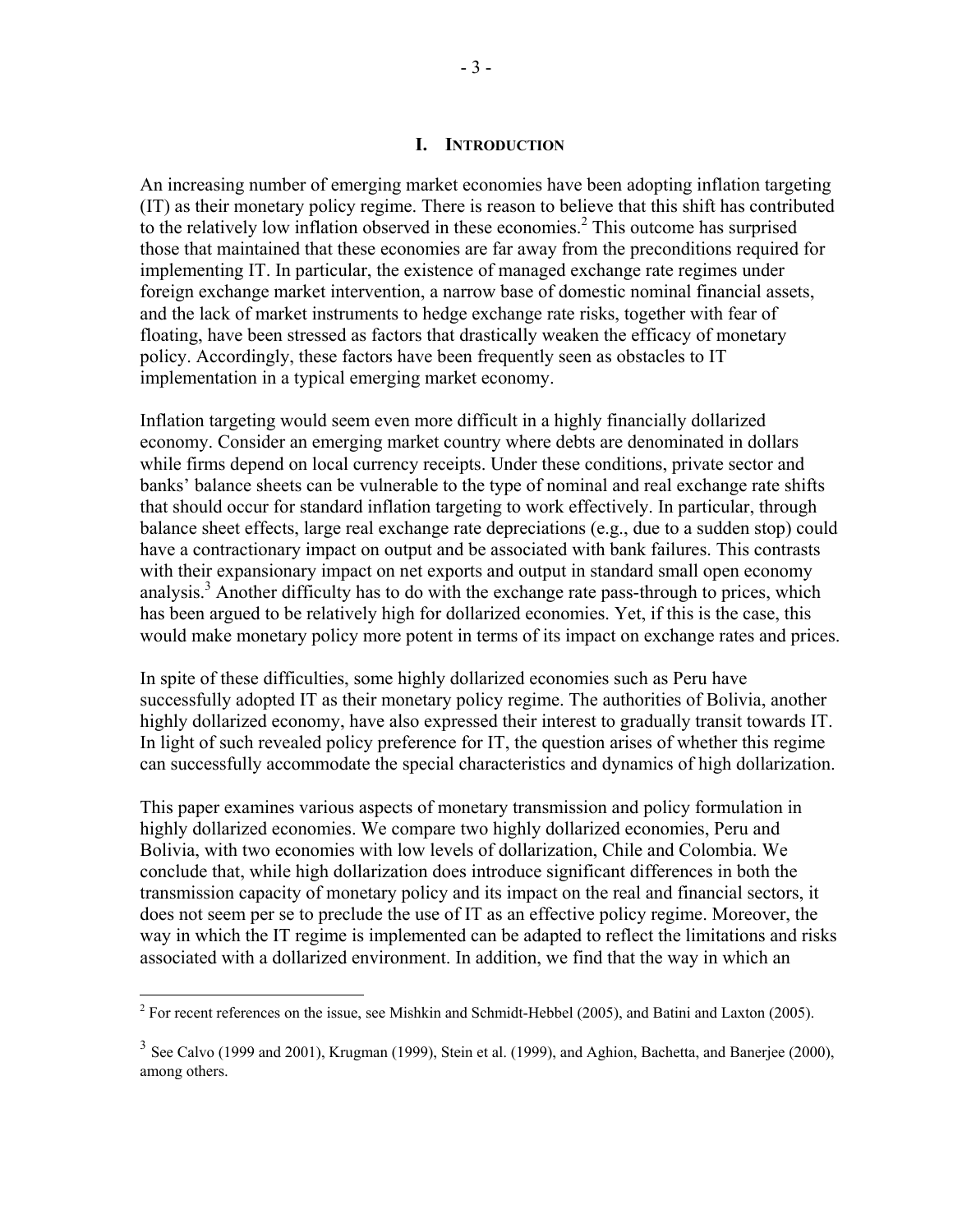economy responds to monetary policy is very much regime dependent. Thus, a regime shift towards IT will tend over time to induce shifts in underlying behavioral parameters that magnify the response to policy signals, thereby facilitating the conduct of monetary policy.

We start, in Section II, by identifying the key differentiating factors in terms of monetary transmission and monetary policy formulation in a highly dollarized environment. We then briefly review in Section III the overall monetary performance of Peru and Bolivia in recent years and conclude that in both cases it was quite good, although of a very different nature.

In Section IV, we compare the dynamics of key transmission variables for Chile (an IT economy with very low financial dollarization) against Peru. As expected, we find that the degree of exchange rate pass-through has been higher for Peru than for Chile. Moreover, while in Chile interest rate shocks tend to dominate exchange rate shocks in terms of their impact on inflation, we find the reverse for Peru. However, we also find that Peru's passthrough has diminished with the implementation of IT, while the impact of interest rates has increased. We also examine whether there are indications of increased financial sector fragility in a dollarized economy that could limit the scope of monetary policy. Indeed, we find that the real bilateral exchange rate Granger causes nonperforming loans (NPLs) in Peru but not in Chile. We view these findings to be consistent with balance sheet effects reflecting the higher vulnerability of loan portfolios in more dollarized economies.

In Section V, we estimate monetary policy reaction functions (Taylor rules) for Chile, Colombia, Peru, and Bolivia. Monetary policy in Chile and Colombia has reacted quite strongly to movements in inflation. Furthermore, we find that monetary policy in the two highly dollarized economies, Bolivia and Peru, has responded actively to pressures in the exchange market, as reflected in changes in international reserves or changes in the exchange rate. Section VI concludes with some remarks about further topics for research and a discussion of some policy implications.

#### **II. HOW DOES DOLLARIZATION AFFECT MONETARY POLICY?**

Standard small open-economy inflation targeting models, such as Ball (1999) and Svensson (2000), embody a central role for the exchange rate in the transmission from monetary policy to inflation. Accordingly, a rise in the domestic interest rate—aim, for example, at dealing with potential inflationary pressures—typically leads in the short term to nominal and real exchange rate appreciation, which in turn helps attenuate inflationary pressures through both direct and indirect channels. The direct channel reflects the impact of the exchange rate change on the change in the consumer price index (e.g., through the domestic price of tradables). The indirect channel works through the contractionary impact of real exchange appreciation on aggregate demand, output, and prices. In some cases, these changes may be accompanied by fluctuations in the country risk premium.

Turning to the case of a financially dollarized economy, where a substantial fraction of deposits and loans are denominated in dollars, the main differences we see as regards the monetary transmission mechanism are as follows. First, we would generally expect the exchange rate to play a more important anchoring role than in a nondollarized economy,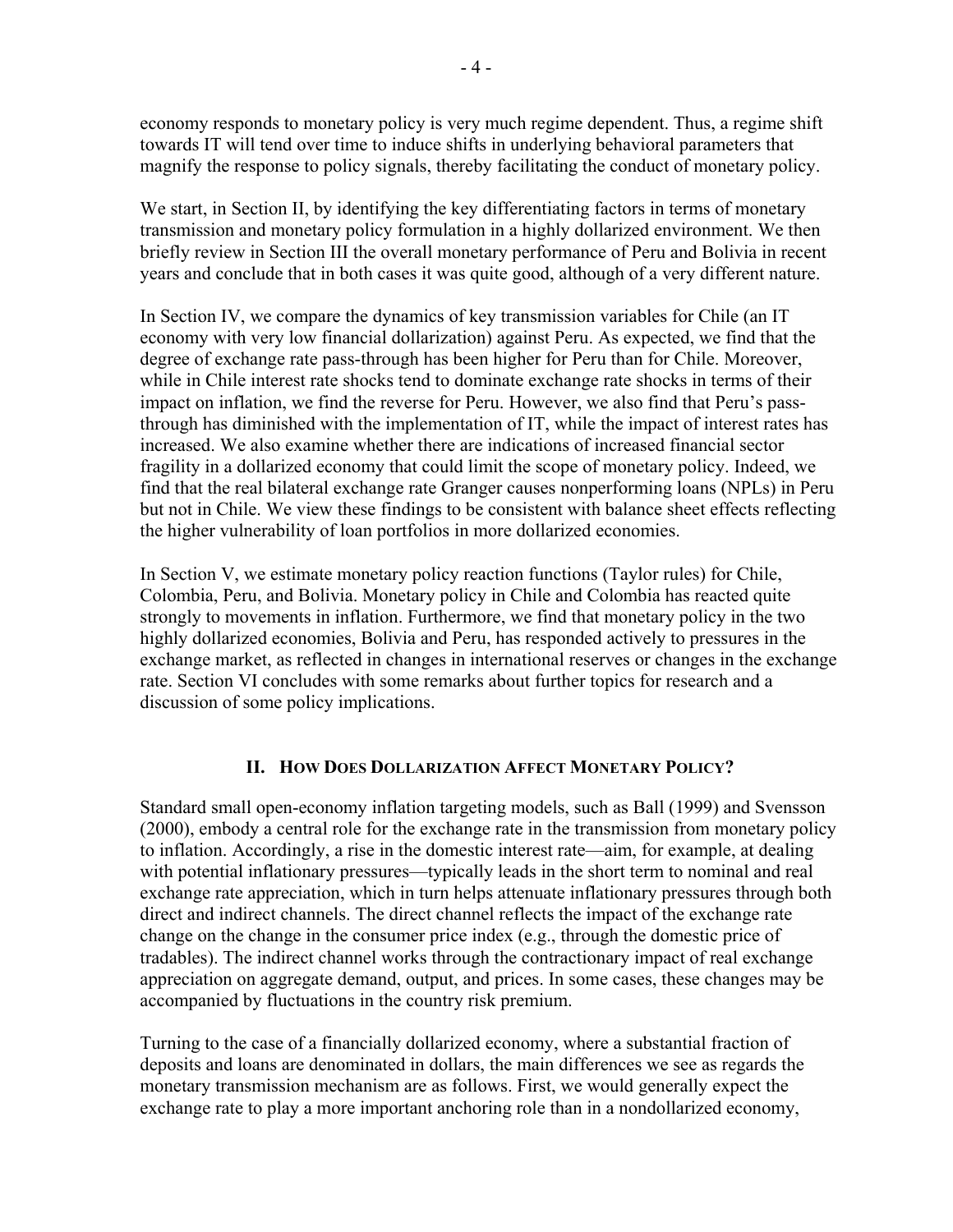thereby inducing a higher pass through of exchange rates on prices. Such effects might possibly be nonlinear as larger depreciations may raise credibility issues. Second, it is plausible to argue that balance sheet effects would give rise to contractionary devaluations and induce financial stress. That is, instead of real exchange rate depreciation having a positive impact on output, one would observe a negative impact; quite a different dynamic than in the standard case.

In turn, the potentially adverse impact of large exchange rate fluctuations is likely to induce fear of floating by the authorities and require that they closely target the exchange rate, even when the underlying shocks are transitory.<sup>4</sup> To facilitate such targeting, the authorities may consider using direct foreign exchange market intervention as an additional policy instrument. Such "leaning against the wind" can be consistent with, and even strengthen, an inflation targeting framework, as long as such intervention is not aimed at targeting a specific trend for the real exchange rate.

The possible monetary policy responses to dollarization can be characterized with the help of a simple typology that broadly summarizes recent monetary experiences in Latin America, as shown in Table  $1<sup>5</sup>$ 

|                               | Full-Fledged<br><b>Inflation Targeting</b><br>(FFIT) | Intermediate Inflation<br>Targeting<br>(IIT) | Fear of Floating<br>Competitiveness<br>Targeting<br>(FFCT) |
|-------------------------------|------------------------------------------------------|----------------------------------------------|------------------------------------------------------------|
| Primary Final Target          | Inflation                                            | Inflation                                    | Competitiveness                                            |
| <b>Secondary Final Target</b> | Competitiveness                                      | Competitiveness                              | Inflation                                                  |
| <b>Operational Target</b>     | <b>Interest Rate</b>                                 | Monetary Aggregate                           | Rate of Crawl                                              |
| Primary Shock Absorber        | <b>Exchange Rate</b>                                 | <b>Interest Rate</b>                         | Foreign Assets                                             |
| Secondary Shock               | Foreign Assets                                       | <b>Exchange Rate/Foreign Assets</b>          | <b>Interest Rate</b>                                       |
| Absorber                      |                                                      |                                              |                                                            |

#### Table 1. Alternative Flexible Monetary Frameworks

Under a conventional full-fledged inflation targeting (FFIT) regime, the primary final target is inflation and the operational target is the interest rate. Thus, shocks are primarily absorbed by the exchange rate and foreign exchange interventions are only used occasionally to help smooth out exceptionally large shocks. Instead, under fear of floating competitiveness targeting (FFCT), the primary final target is competitiveness and monetary authorities limit exchange rate fluctuations by using the rate of crawl as the operational target. Thus, foreign exchange intervention is the norm rather than the exception, and international reserves must bear the brunt of the adjustment against shocks. To help reduce the burden of adjustment on international reserves, FFCT countries also need to adjust the interest rate in response to shocks. To boost and speed up this response, some countries have used an intermediate

<sup>&</sup>lt;sup>4</sup> See, for example, the papers that started this discussion: Calvo and Reinhart (2002), and Stein et al. (1999).

 $<sup>5</sup>$  Our special thanks to Alain Ize who provided this useful categorization.</sup>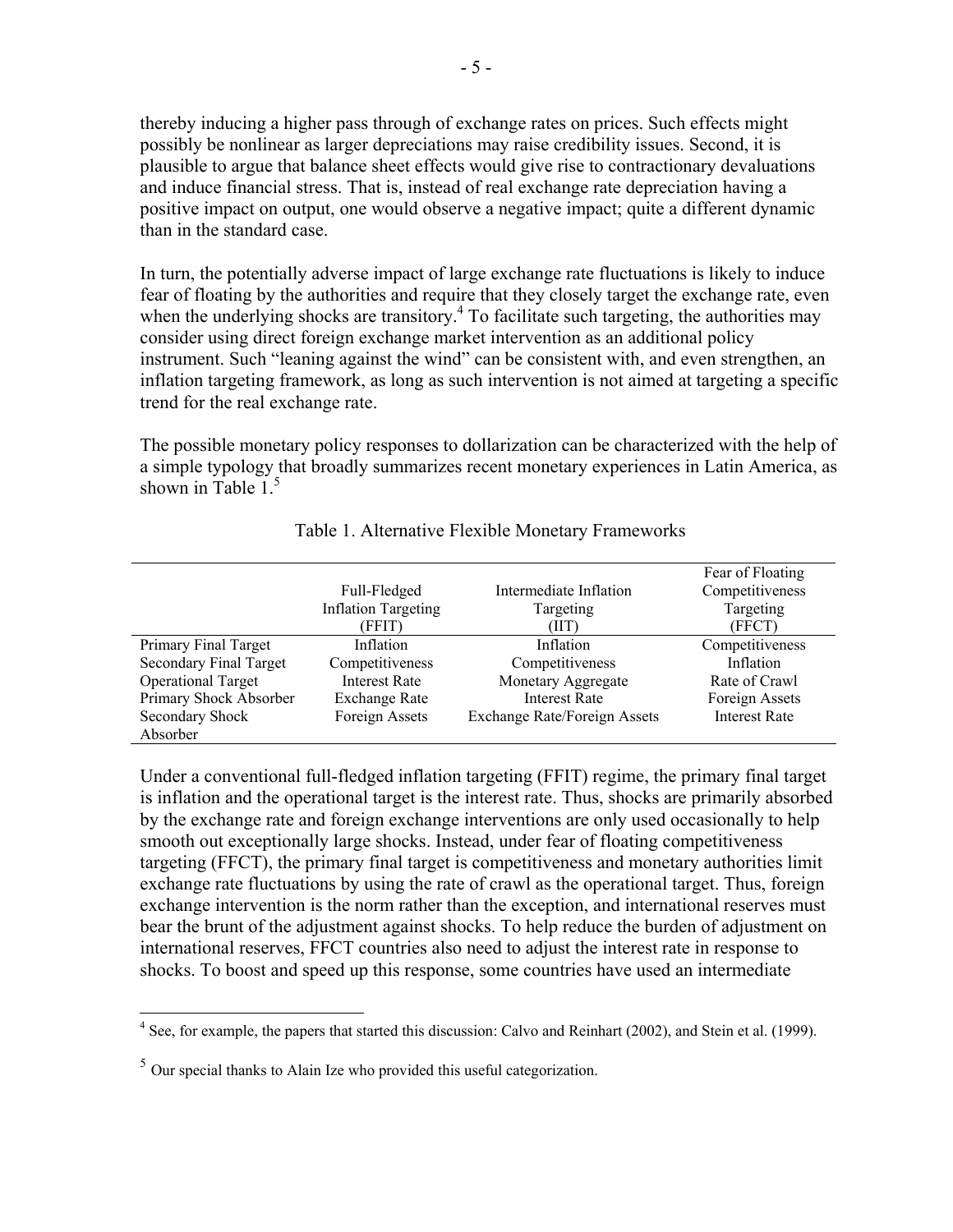inflation targeting (IIT) regime, such that a monetary aggregate (typically bank reserves) replaces the interest rate as the operational target. Thus, a decline in demand for bank reserves caused by an incipient capital outflow immediately and automatically boosts interest rates.

The recent (post 1999) policy regimes followed by Chile and Colombia can be classified as FFIT. Both countries experienced relatively high exchange rate volatility but relatively low international reserves volatility (Table 2).

|          | Real Effective<br><b>Exchange Rate</b><br>(REER) |             |         | <b>GDP</b>  |         | International Reserves |         | Interest Rate |
|----------|--------------------------------------------------|-------------|---------|-------------|---------|------------------------|---------|---------------|
|          | 1995-99                                          | $2000 - 05$ | 1995-99 | $2000 - 05$ | 1995-99 | $2000 - 05$            | 1995–99 | $2000 - 05$   |
| Bolivia  | 3.6                                              | 4.9         | 1.6     | 2.3         | 39.7    | 23.9                   | 5.1     | 2.6           |
| Chile    | 5.7                                              | 7.4         | 4.6     | 1.6         | 15.9    | 4.6                    | 2.8     | 2.5           |
| Colombia | 10.5                                             | 11.1        | 3.9     | 1.3         | 13.8    | 7.7                    | 8.0     | 2.2           |
| Peru     | 5.2                                              | 3.1         | 4.2     | 1.2         | 21.5    | 11.3                   | 2.6     | 0.5           |

Table 2. Volatility of Selected Variables

Source: IMF, International Financial Statistics. IFS. Volatility is defined as the standard deviation of the following variables: GDP growth (1994=100 for Peru and Colombia and 2000=100 for Chile; for Bolivia the GDP series corresponds to IMF staff's estimates); the annual change in US\$ billions of international reserves net of gold; the annual arithmetic average of monthly short-term interest rates, and the annual change of the REER index. For Peru, the periods considered were 1995–2001 and 2002–2005.

The current regime (post 2002) in Peru also approximates FFIT, although it has included more substantial foreign exchange market intervention, resulting in much lower exchange rate volatility than in Chile or Colombia. Peru's previous regime used bank reserves as the operational target, resulting in higher interest rate volatility. Last, the monetary regime in Bolivia during most of the past decade exhibited clear FFCT characteristics, with a large volatility in international reserves and interest rates. Overall, the evidence for the 2000–2005 period in Table 2 conforms to the notion that there is a trade-off between real exchange rate volatility and international reserves volatility. As the degree of dollarization increases, i.e., as we move from countries like Chile and Colombia to cases like Bolivia and Peru, one observes a drop in real exchange rate volatility accompanied by a rise in international reserves' variability.

### **III. THE RECENT MONETARY EXPERIENCES OF PERU AND BOLIVIA**

To assess whether FFIT can work in a dollarized economy, Peru's experience since it formally adopted its IT regime in 2002 is worth reviewing in some detail.<sup>6</sup> For about a year, up to the first half of 2002, monetary policy faced deflationary risk in the context of an

 $<sup>6</sup>$  See Armas and Grippa (2006).</sup>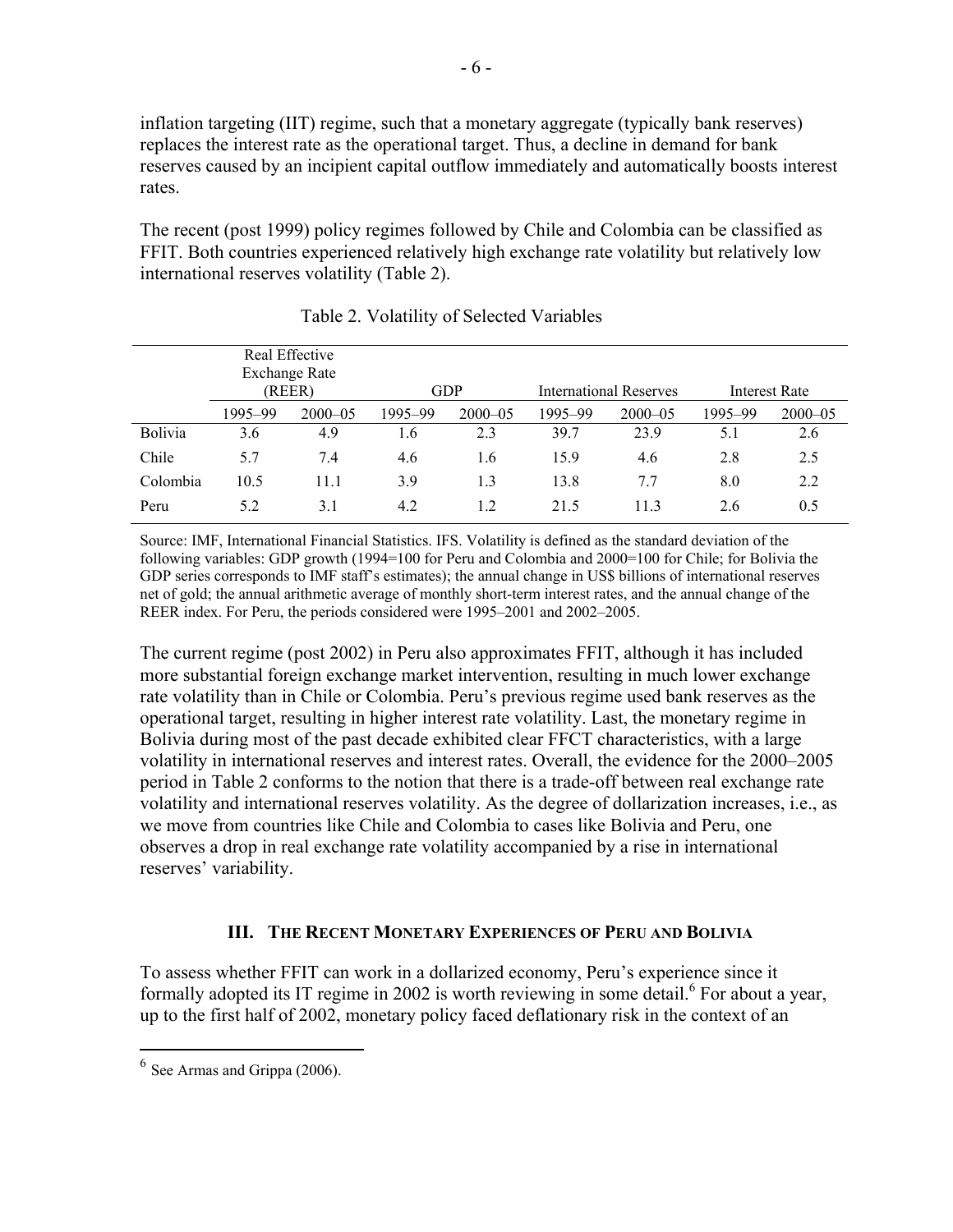almost zero growth economy, leading to a gradual cut in the policy rate to 2.5 percent (Figure 1).





However, due to rising inflation risks (see below), preventive steps taken by the authorities resulted in a rise in the interbank rate to 2.9 percent in July 2002 and then to 5.4 percent in September of that year. Later on, monetary conditions were eased and the interbank rate reached the level of 3.8 percent at the end of 2002. After holding the rate at this level for half a year, underlying conditions allowed for a succession of interest rate cuts, which brought the interest rate to 2.5 percent at the end of 2003. These cuts were compatible with the impressive outcome that the inflation target of 2.5 percent was achieved in that year. The next turn in the policy stance occurred in 2004, when inflation accelerated mainly as the result of supply shocks. These led to hikes in the interest rate up to 3 percent toward the end of 2004, a level that was maintained during the first half of 2005.

The more restrictive monetary policy stance in the second half of 2002 was certainly influenced by the nominal exchange rate depreciation that resulted, as in other Latin American economies, from pressures mainly caused by the uncertainty about elections in Brazil. That was about the only time when the authorities sold foreign exchange out of their reserves, in an attempt to lean against the wind. The interest rate hikes appear to have had some impact on capital inflows in the second half of 2004. Notwithstanding persistent intervention by the authorities, a nominal exchange rate appreciation was then observed (Figure 2).

Source: Central Reserve Bank of Peru.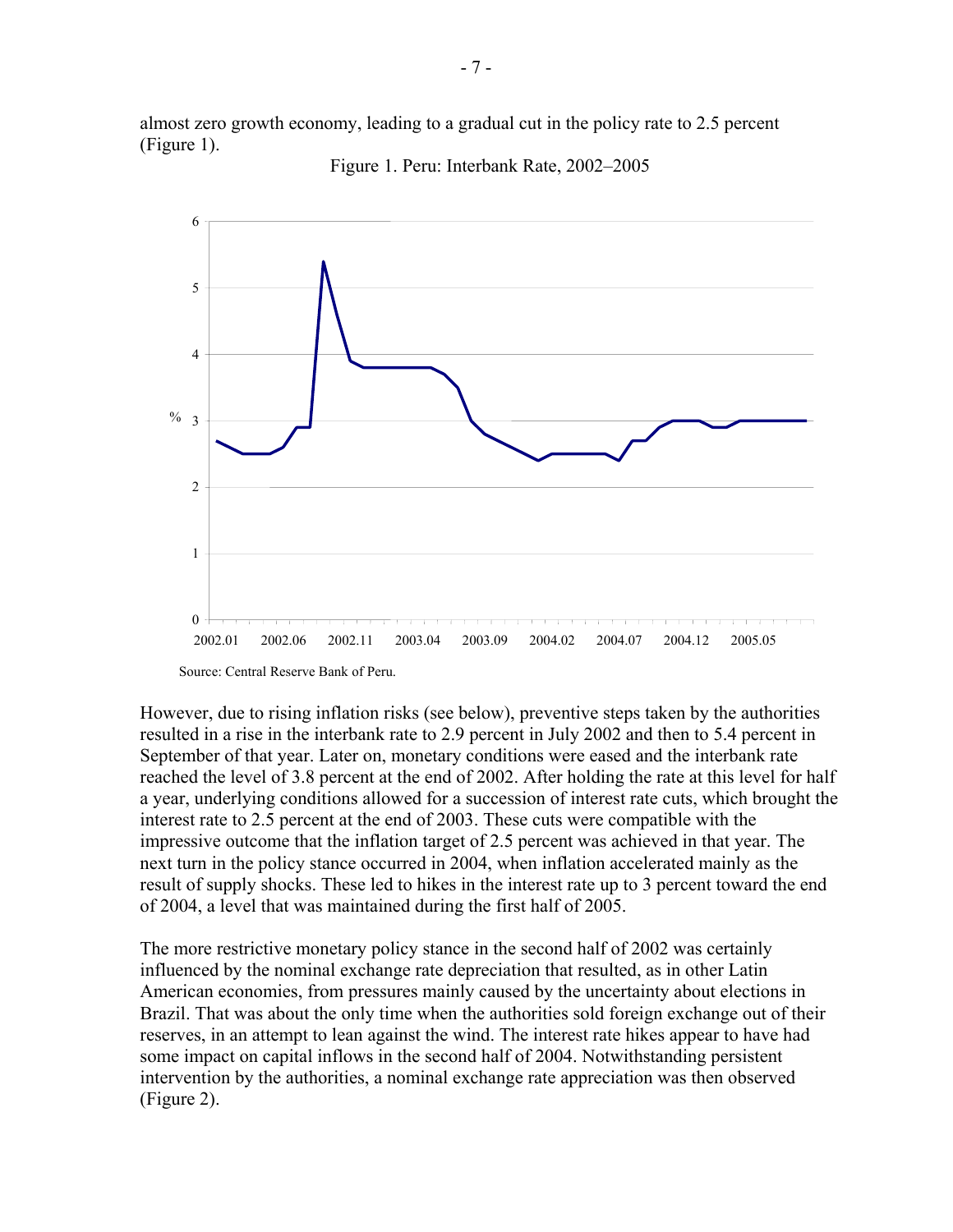

Figure 2. Peru: Exchange Rate and BCRP Intervention, 2002–2005

In sum, a casual look at Peru's conduct of monetary policy exhibits patterns typical of any other standard (i.e., nondollarized) economies. The policy rate was changed from time to time based on the forward-looking inflation outlook and these changes were implemented in a gradual, serially correlated, manner. Having said that, it is remarkable how small the degree of interest rate variability has been, compared with other IT countries such as Chile or Israel. The policy rate varied from a high of 5.4 percent to a low of 2.5 percent. At the same time, nominal exchange rate variability has also been relatively low, partly reflecting the impact of abundant foreign exchange market intervention. The gap between the most depreciated level of the nominal exchange rate, in the second half of 2002, and its most appreciated value, in mid-2005, is only 11 percent. These features suggest that FFIT in Peru, while overall quite successful, remains characterized by substantial fear of floating. The latter, in turn, is likely to reflect the high dollarization.

Bolivia's recent monetary experience is also worth reviewing. Unlike Peru, Bolivia has been unable so far to let its exchange rate float. Perhaps in part due to credibility concerns, the monetary authorities have continued to consistently target the exchange rate through a slowly adjusting crawl that informally targets the multilateral real exchange rate, subject to inflation remaining low.<sup>7</sup> In the wake of the switch to floating rate regimes in Bolivia's large neighboring

 $<sup>7</sup>$  See Morales (2005).</sup>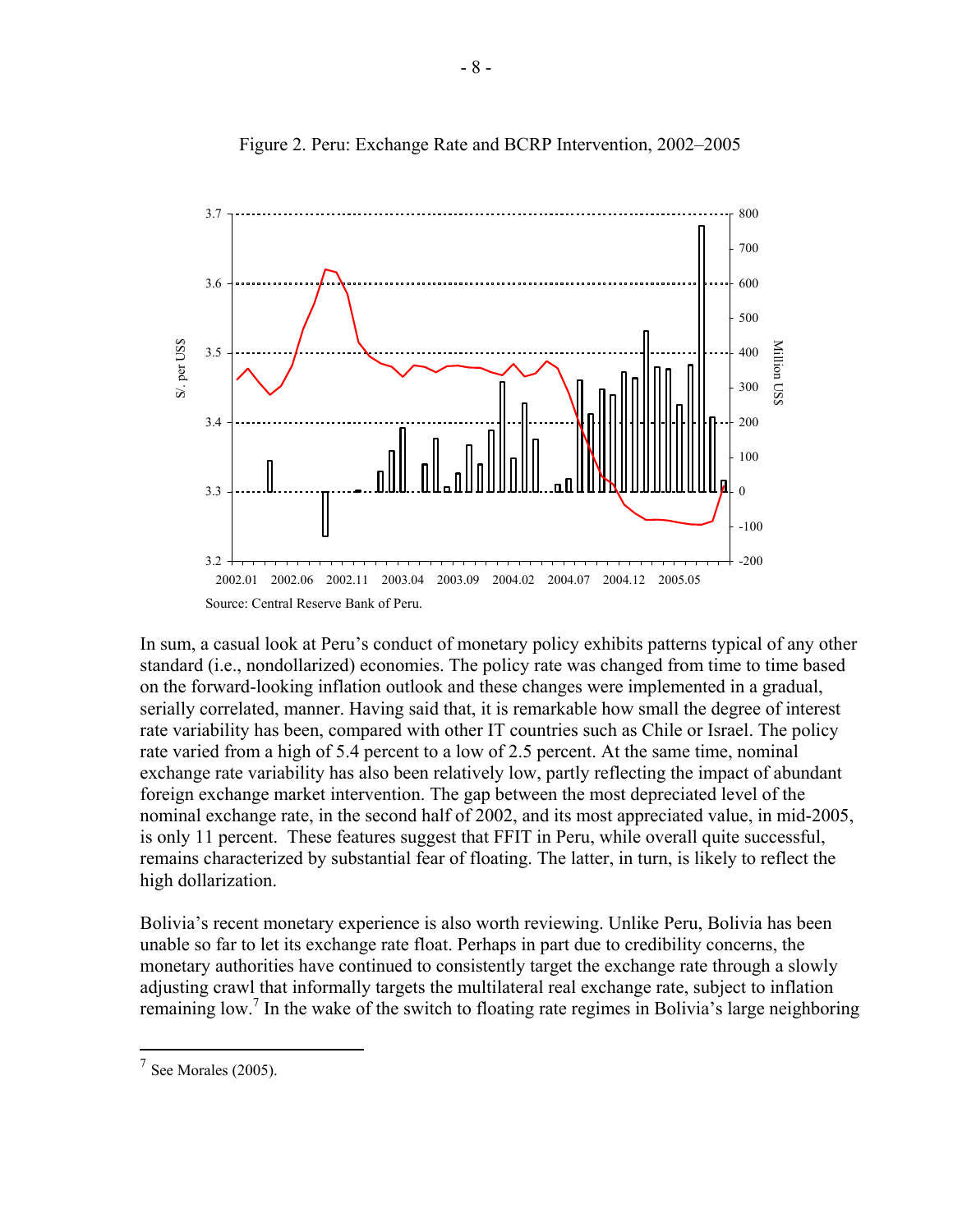countries, notably Brazil and Argentina, and the large subsequent depreciations of their currencies vis-à-vis the dollar, Bolivia faced a strong appreciation of its real effective exchange rate. To fend off the resulting pressures on Bolivia's trade and economic activity, the monetary authorities acted countercyclically, by accelerating the rate of crawl. This policy has been seemingly successful in maintaining a competitive exchange rate (albeit with some lag). Although rising in recent years, inflation has remained moderate (Figure 3).

Figure 3. Bolivia: Exchange Rate Crawl, Inflation and Real Exchange Rate, 1996–2005 1/



However, a main potential drawback of the FFCT regime (in addition to the delayed exchange rate adjustments) is that the close targeting of the exchange rate tends to promote dollarization. Instead, FFIT should tend to reduce dollarization.<sup>8</sup> While we do not conduct formal tests of such linkages, the much stronger decline in dollarization in Peru than in Bolivia, following the adoption in Peru of the FFIT regime, is consistent with this hypothesis (Figure 4).

 $8$  Ize and Levy Yeyati (2003) show that financial dollarization should be related to the ratio of the volatilities of inflation and real exchange rate.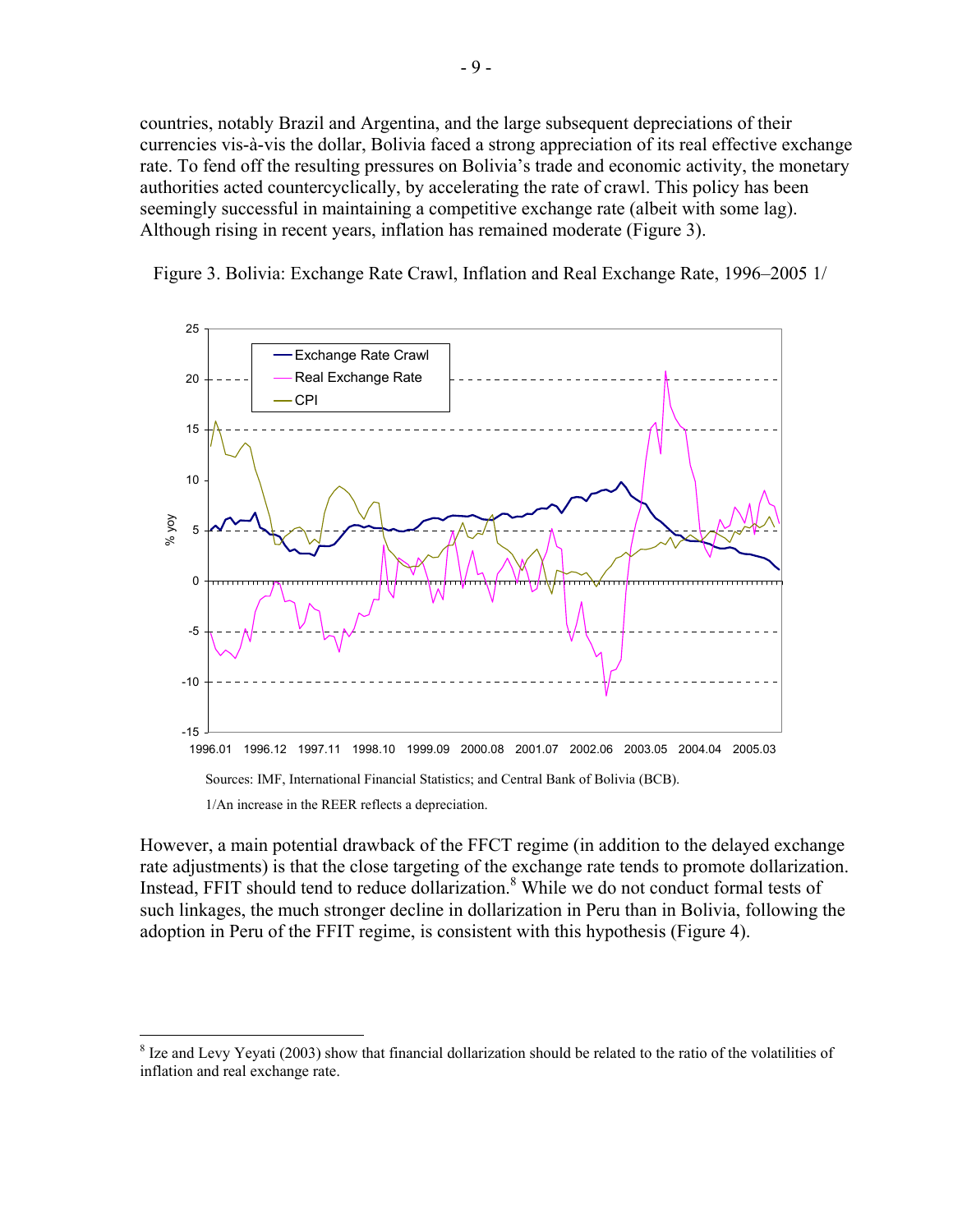

#### Figure 4. Bolivia and Peru: Financial Dollarization (Percent of total deposits)

Sources: Central Bank of Bolivia and Central Reserve Bank of Peru.

#### **IV. MONETARY POLICY TRANSMISSION**

The recent declining trend of inflation in most of the less developed economies is closely related to the secular appreciation of their currencies. While this is likely to be also the case for Chile and Peru, there are clear differences in how inflation has become more stable in the two countries. There are many other open questions that still remain in this regard. How has the exchange rate pass-through evolved in these countries? To what extent is dollarization associated with lower monetary control and higher financial vulnerability? Has inflation targeting allowed greater control over inflation?

To address these questions, we use vector autoregression (VAR) models to characterize monetary policy and analyze the impact of the exchange rate on inflation in both countries. We find that Peru registers a much higher pass-through on average than Chile. However, the pass-through in Peru has diminished together with the implementation of FFIT. Second, we find that while exchange rate shocks had a significant impact on the rate of inflation under the FFCT regime, interest rate shocks have tended to dominate exchange rate disturbances under FFIT. Finally, we find evidence of Granger causality from the real bilateral exchange rate to NPLs in Peru, but not in Chile.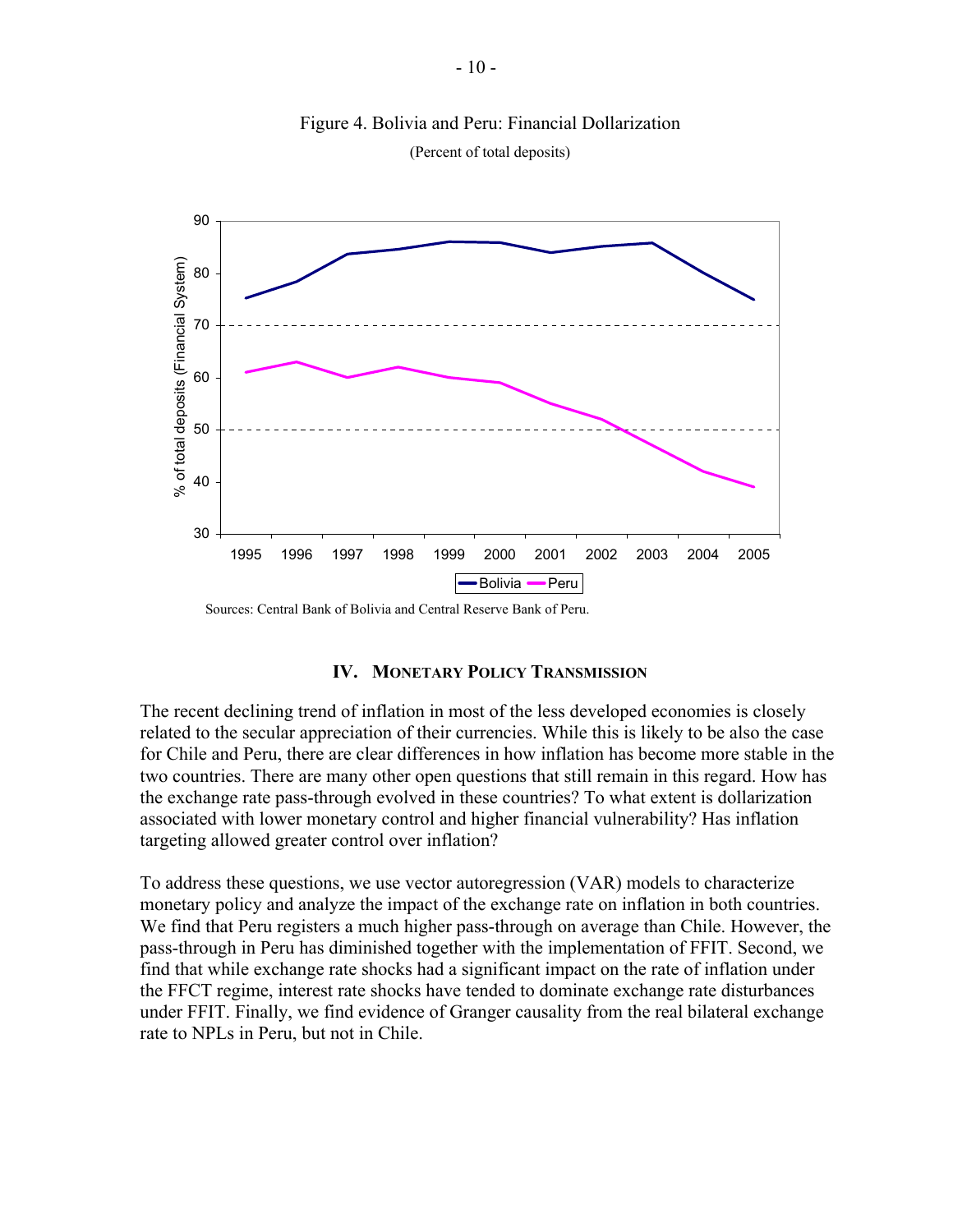#### **Exchange rate pass-through**

Using a baseline VAR, which considers  $7$  variables,  $9$  we estimate the effect of the nominal exchange rate in both countries considering our complete monthly sample, from 1993:01 to 2005:07 that covers both the FFIT and IIT periods. Figures 5a. and 5b. show the impulse-response functions for Chile and Peru, respectively. There is clear evidence that Chile has a much lower pass-through than Peru. In particular, the Chilean pass-through is low and very short-lived (around 6 quarters), while Peru registers a much higher pass-through that takes more than two years to die out. The maximum impact of a 1 percent shock of the exchange rate to inflation is approximately 0.075 for Chile and 0.2 for Peru.



Source: Authors' calculations.

<u>.</u>

However, the pass-through declined as Peru switched from IIT to FFIT. Using the same baseline VAR model from the previous section, we compare the transmission mechanism before and after implementation of the FFIT framework. We run two VAR models: one from 1993:01 to 1998:12 and a second from 1999:01 to 2005:07. The 1999 threshold is taken to match differences in the behavior of the real exchange rate. We did not split the data from 2002—the year that IT was implemented—because there are not enough observations to run sensible regressions. However, the second sample is clearly influenced by the FFIT regime.

Figures 6a and 6b show the two samples' impulse-response functions of inflation for three types of shocks: interest rate, money, and the nominal exchange rate. The results are

<sup>&</sup>lt;sup>9</sup> The variables considered in the baseline model are (in the same order in the VAR): world oil price, foreign interest rate, seasonally adjusted GDP, inflation, domestic (policy) interest rate, money, and the nominal exchange rate.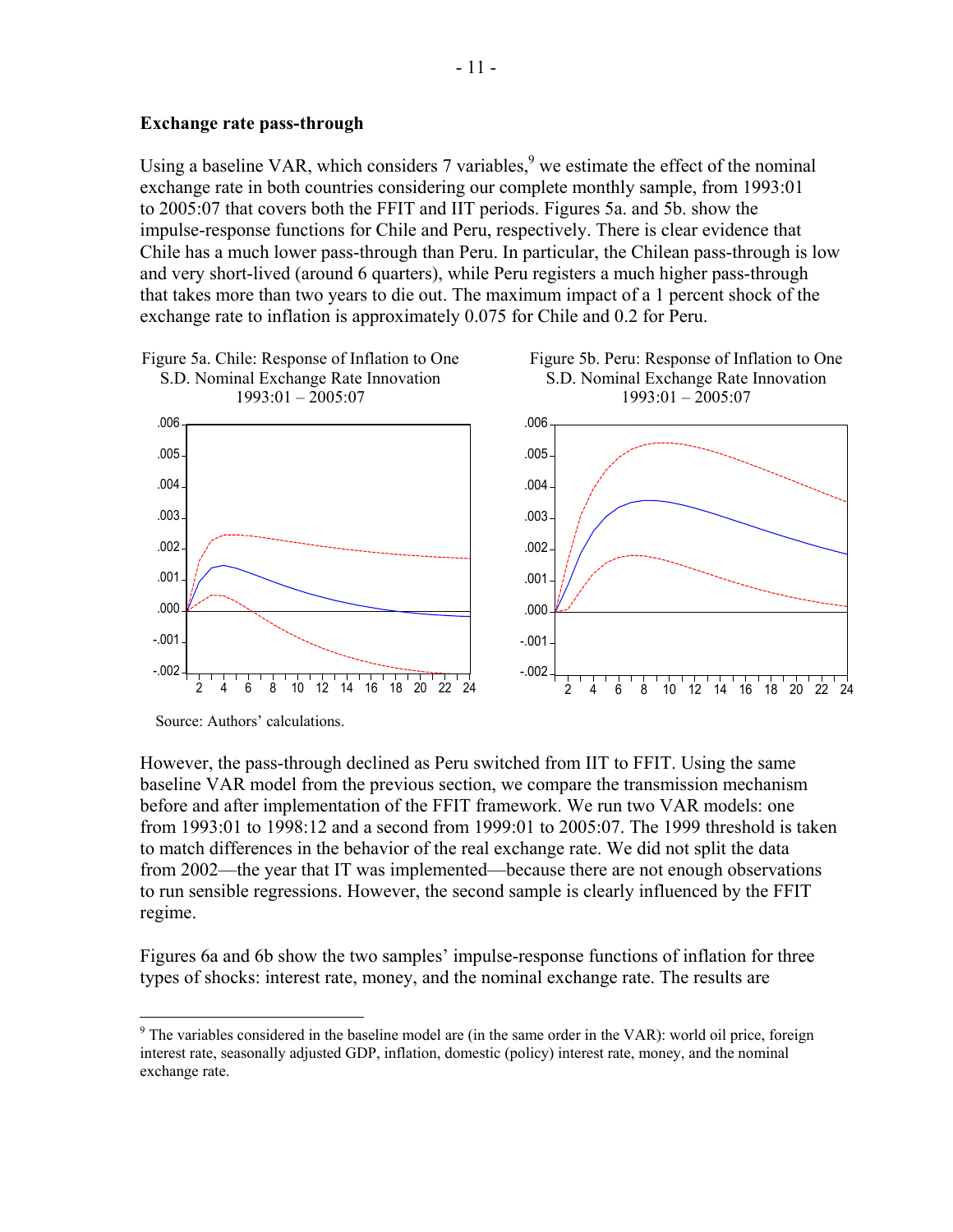consistent with what one would expect. In particular, in the first sample, exchange rate and monetary shocks have a significant impact on inflation, whereas interest rate shocks do not. The reverse is true during the second period. This clearly suggests that the monetary transmission is endogenous to the policy regime. Unsurprisingly, the variable that is chosen as the key policy target becomes less volatile and becomes more relevant in terms of transmitting monetary signals.

#### **Interest rate pass-through**

As a complementary exercise, we focus our attention on the transmission from policy rates to banking rates for Peru, using the previous samples. We find that in the first sample, the interbank rate Granger causes the policy rate. However, the one-way causality is missing between these rates in the second sample (Table 3). This suggests that the central bank has gained credibility in influencing market rates.

#### **Financial stress**

Reflecting balance sheet effects, higher dollarization should trigger a closer association between exchange rate fluctuations and nonperforming loans. Figures 7a and 7b display the evolution of the real exchange rate and NPLs in Chile and Peru, respectively.

From the figures we can observe that there is some relationship between the two series in both countries. However, it is not possible to tell whether there is a causal relationship. Using a bivariate VAR model and two different subsamples (1994:03–2004:12 and 1999:01–2004:12), we find evidence of Granger causality from the real bilateral exchange rate to NPLs in Peru, but not in Chile (see Figures 8a–d). This is consistent with the former country being more dollarized than the latter. In Peru, real exchange rate shocks have a significant impact on NPLs from the fifth month and persist for around one semester, with no significant differences between the two subsamples.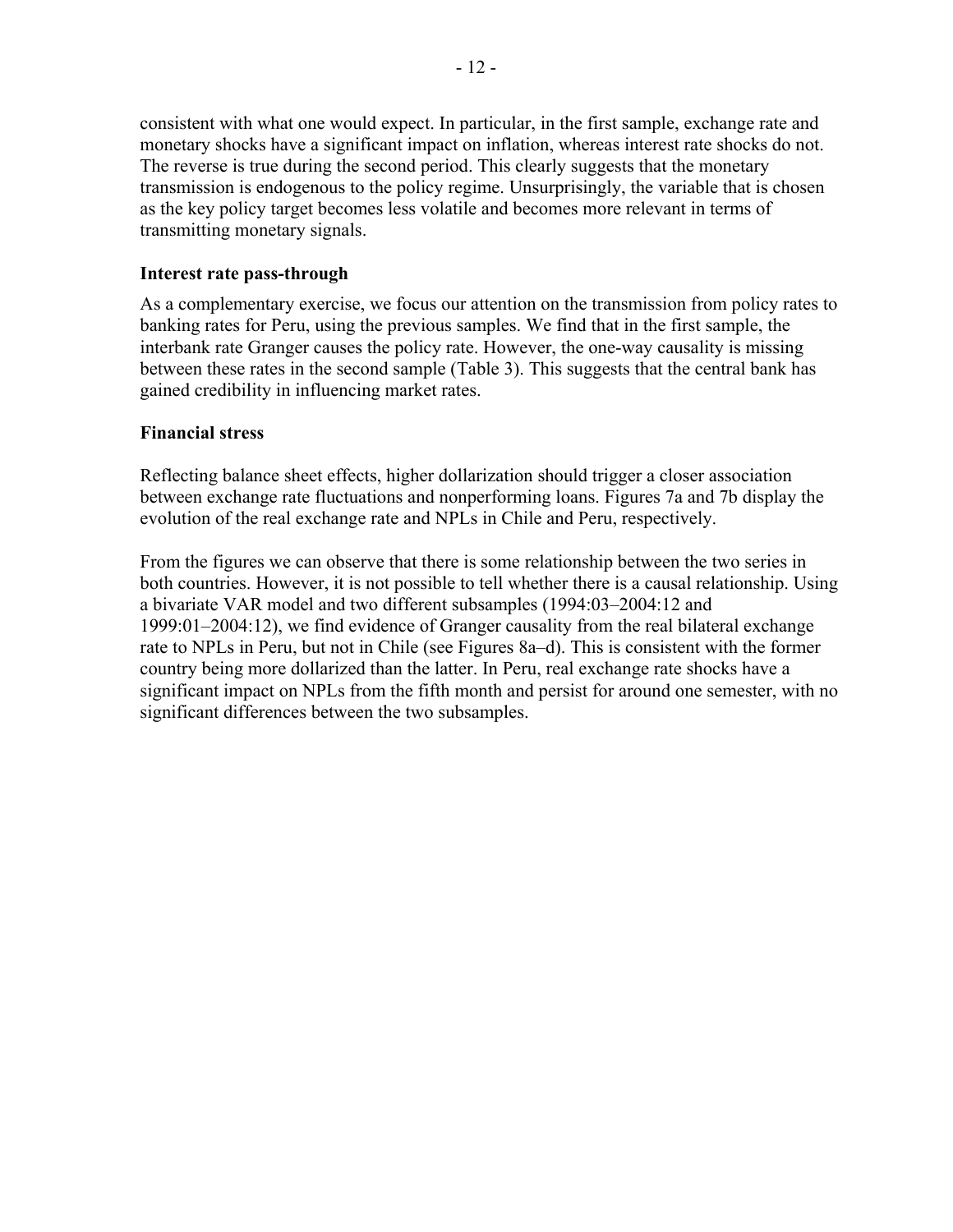

Source: Authors' calculations.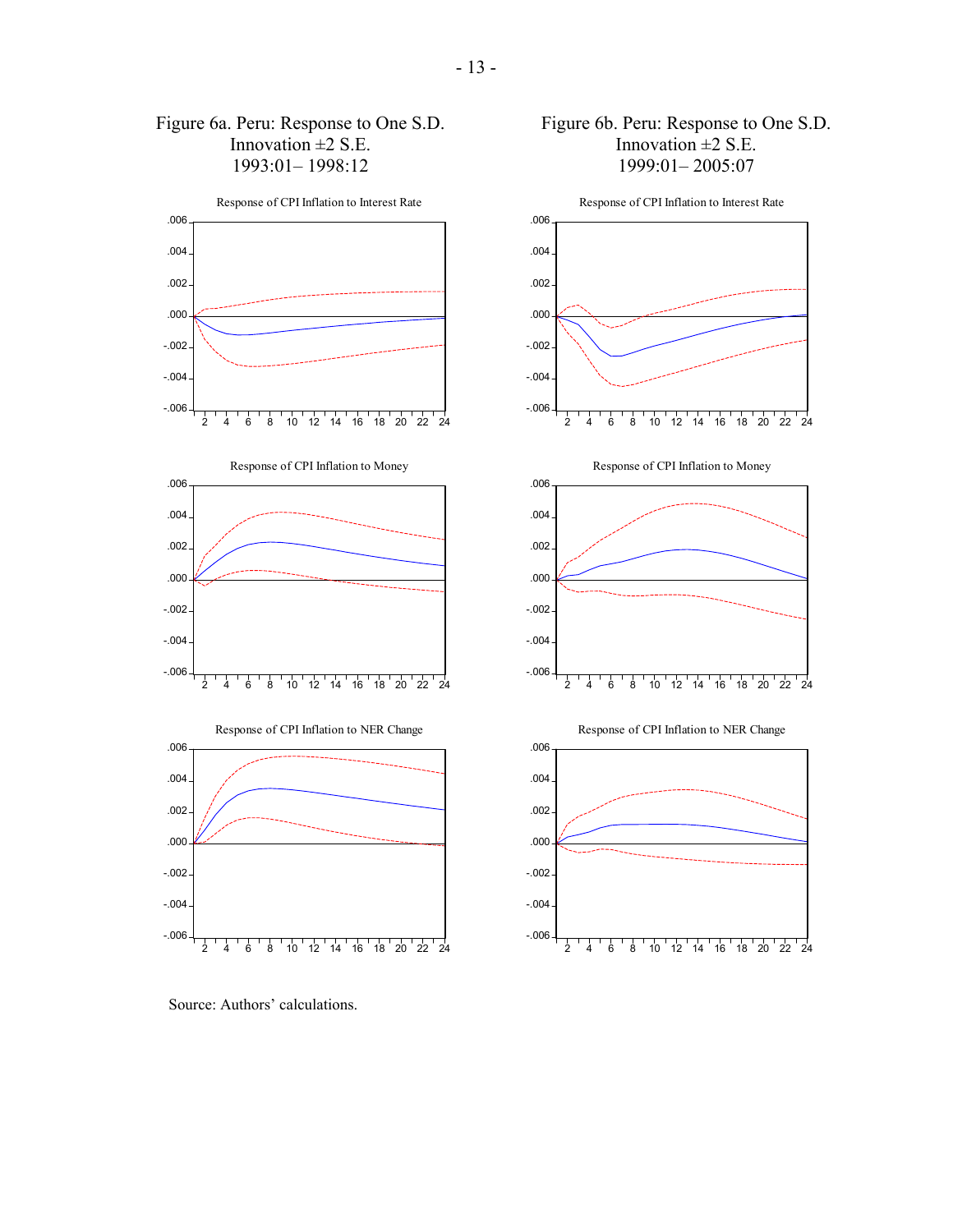| Period: 1993:01-2004:12                          |      |             |             |
|--------------------------------------------------|------|-------------|-------------|
| Null Hypothesis                                  | Obs. | F-Statistic | Probability |
| Interbank rate does not Granger cause BCRP rate  | 100  | 7.94        | 0.00        |
| BCRP rate does not Granger cause interbank rate  |      | 1.68        | 0.19        |
| Lending rate does not Granger cause BCRP rate    | 142  | 0.80        | 0.45        |
| BCRP rate does not Granger cause lending rate    |      | 9.00        | 0.00        |
| Deposit rate does not Granger cause BCRP rate    | 142  | 5.27        | 0.01        |
| BCRP rate does not Granger cause deposit rate    |      | 7.34        | 0.00        |
| Deposit rate does not Granger cause lending rate | 142  | 3.45        | 0.03        |
| Lending rate does not Granger cause deposit rate |      | 1.02        | 0.36        |
|                                                  |      |             |             |
|                                                  |      |             |             |
| Period: 1999:01-2004:12                          |      |             |             |
| Interbank rate does not Granger cause BCRP rate  | 63   | 8.43        | 0.00        |
| BCRP rate does not Granger cause interbank rate  |      | 2.91        | 0.06        |
| Lending rate does not Granger cause BCRP rate    | 72   | 4.58        | 0.01        |
| BCRP rate does not Granger cause lending rate    |      | 2.99        | 0.06        |
| Deposit rate does not Granger cause BCRP rate    | 72   | 11.17       | 0.00        |
| BCRP rate does not Granger cause deposit rate    |      | 8.20        | 0.00        |
| Deposit rate does not Granger cause lending rate | 72   | 7.26        | 0.00        |
| Lending rate does not Granger cause deposit rate |      | 2.05        | 0.14        |

#### Table 3. Peru: Granger Causality: BCRP Rate vs. Banking Interest Rates

Source: Authors' calculations.

#### Figure 7a Chile: Real Exchange Rate (yoy) and NPLs, 1993–2004



and authors' calculations.  $\qquad \qquad$  and authors' calculations.

 Figure 7b Peru: Real Exchange Rate (yoy) and NPLs, 1993–2004



Source: Central Reserve Bank of Peru Source: Central Reserve Bank of Peru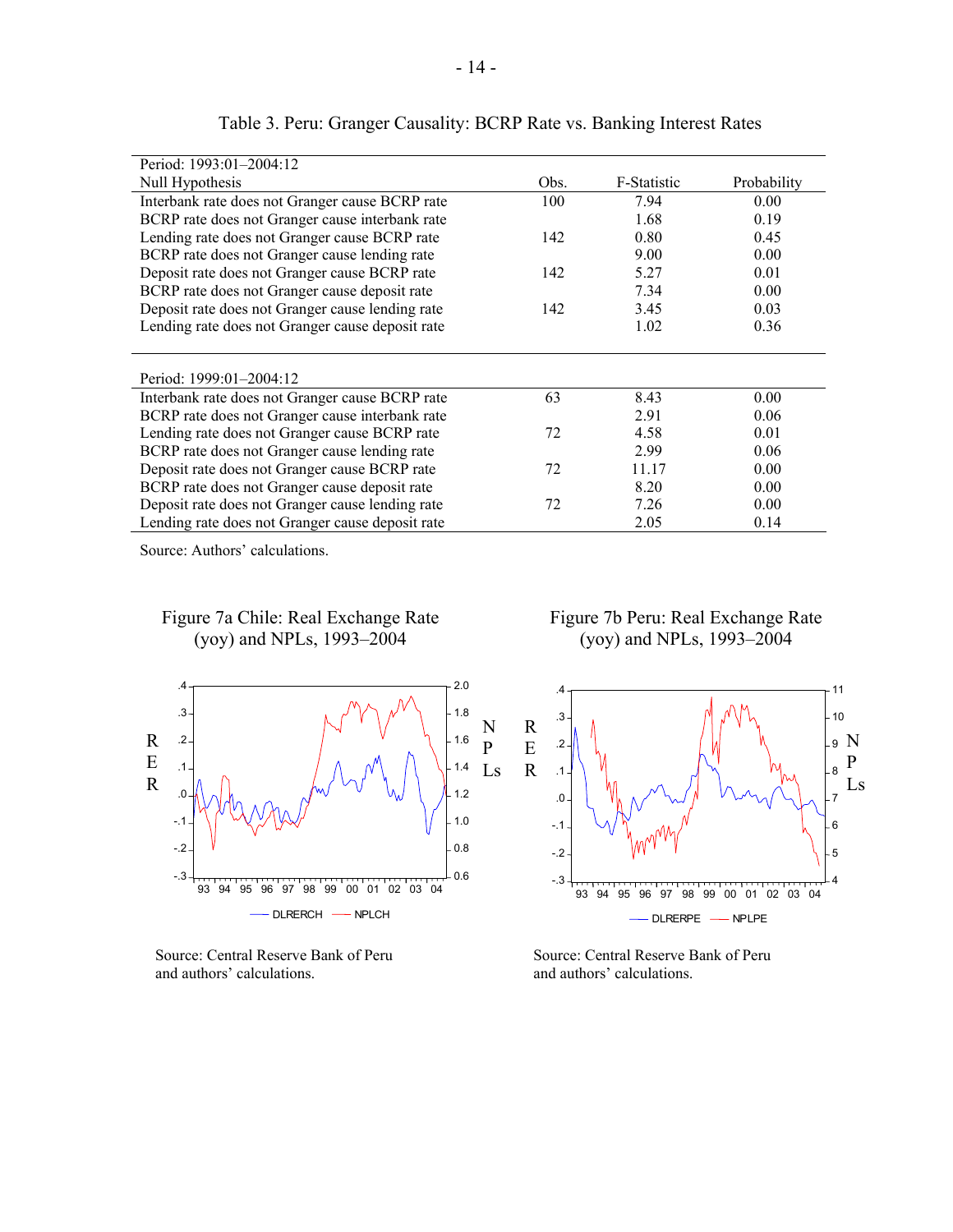

#### Figure 8c. Chile: Response of NPLs to One S.D. DLRERCH Innovation 1999:01–2004:12

Figure 8a. Chile: Response of NPLs to One S.D. DLRERCH Innovation 1994:03–2004:12



 Figure 8b. Peru: Response of NPLs to One S.D. DLRERCH Innovation 1994:03–2004:12



Source: Authors' calculations.

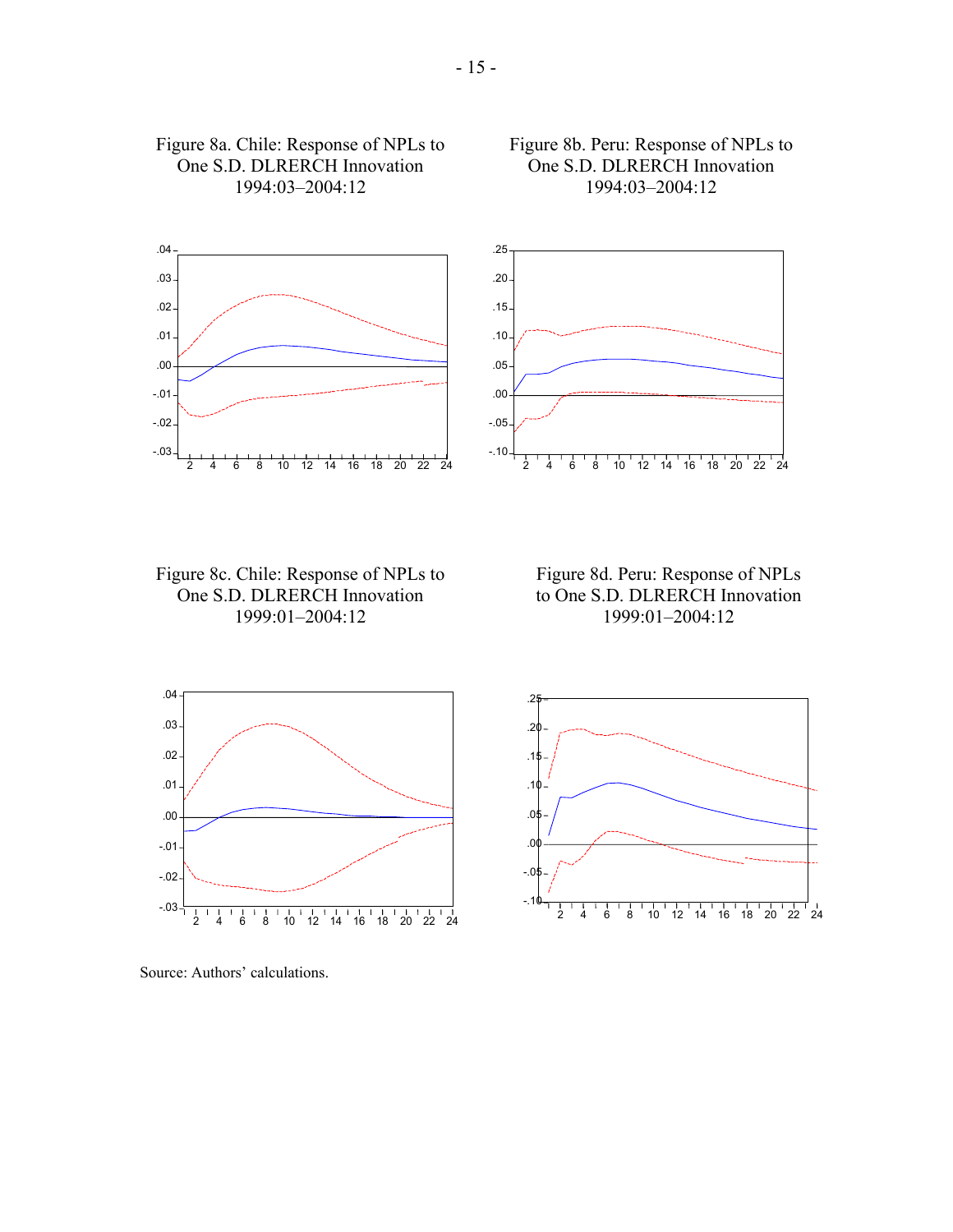#### **V. REACTION FUNCTIONS**

We now turn to examine in more detail to what extent dollarization has affected in recent years the formulation of monetary policy in the four Latin American countries in our sample. The baseline reaction functions comprised those typically used for open economies. The short-term nominal interest rate (*i*) reacts to: (*i*) the actual inflation rate gap ( $\pi$ ); (*ii*) the output gap  $(v)$ ; (iii) the U.S. federal funds rate  $(FF)$ , to account for interest rate parity; (iv) net international reserves (NIR), to gauge the reaction to reserve losses; and (v) the real effective exchange rate (*REER*), to take into consideration competitiveness targeting. Thus, the specification, used under different monetary policy frameworks, is the following:

$$
i_{t} = \alpha + \beta \pi_{t} + \delta y_{t} + \phi \Delta REER_{t} + \eta \Delta NIR_{t} + \kappa FF + \gamma i_{t-1} + \varepsilon_{t},
$$
\n
$$
\tag{1}
$$

where∆is the first difference operator. In the case of Bolivia, the dependent variable is the rate of crawl (*Crawl*), rather than the interest rate, reflecting the fact that the exchange rate is not allowed to float. The results (Table 4) are based on the Generalized Method of Moments (GMM) technique which provides better results when simultaneity and endogeneity become a problem. $10, 11$ 

| Using the interest rate as operational instrument |           |               |           |                    |                     |           |                    |       |             |
|---------------------------------------------------|-----------|---------------|-----------|--------------------|---------------------|-----------|--------------------|-------|-------------|
| Country                                           | $\alpha$  | $\pi_{\rm t}$ |           | AREER.             | $\triangle NIR_{t}$ | $FF_t$    | $l_{t-1}$          | $R^2$ | J Statistic |
|                                                   | 0.52      | 0.75          | 0.00      | 0.00               | 0.04                | 0.08      | 0.46               | 0.78  | 0.30        |
| Chile                                             | (0.67)    | (2.10)        | (0.09)    | (1.87)             | (0.90)              | (2.17)    | (2.02)             |       |             |
|                                                   | $-0.96$   | 0.82          | 0.01      | $-0.31$            | 0.62                | 0.01      | 0.51               | 0.88  | 0.05        |
| Colombia                                          | $(-0.91)$ | (3.23)        | (1.67)    | $(-3.24)$          | (1.54)              | (1.88)    | (1.04)             |       |             |
|                                                   | $-0.88$   | 0.53          | $-0.38$   | $-0.00$            | $-0.32$             | $-0.09$   | 0.77               | 0.97  | 0.20        |
| Peru                                              | $(-0.05)$ | (3.08)        | $(-1.55)$ | $(-1.17)$          | (1.96)              | $(-0.99)$ | (4.06)             |       |             |
| Using the rate of crawl as operational instrument |           |               |           |                    |                     |           |                    |       |             |
| Country                                           | $\alpha$  | $\pi_{t}$     |           | $\triangle REER_t$ | $\triangle NIR_t$   | $FF_t$    | $C \in \llbracket$ | $R^2$ | J Statistic |
|                                                   | 0.03      | $-0.51$       | $-0.41$   | $-0.20$            | $-0.27$             | $-0.02$   | 0.72               | 0.83  | 0.01        |
| Bolivia                                           | (1.87)    | $(-5.90)$     | $(-4.00)$ | $-(1.99)$          | $(-1.74)$           | $(-1.70)$ | (5.04)             |       |             |

Table 4. Reaction Functions (Based on GMM), 1993–2005

Note: T-statistics appear in parentheses. Optimal weighting matrix obtained from first step two-stage least squares parameter estimates. Instruments: lagged values of inflation, estimates of output gap, and changes in real exchange rates.

<sup>10</sup> In symbols,  $i_t = \sigma_0 + \sigma_1(\pi_t - \pi) + \sigma_2(y_t - y) + \sigma_3 \Delta (REER_t) + \sigma_4 \Delta NIR_t + \sigma_5 FF + \sigma_6 i_{t-1} + \xi_t$ where the gaps are calculated using a Hodrick-Prescott filter measuring trend.

 $\overline{a}$ 

 $11$  Following the methodology suggested by Clarida et al. (1998), policy reaction functions were first estimated using ordinary least squares on quarterly data from 1990 to 2004. We found that simple rules help explain central banks' behavior concerning interest rate settings reasonably well. Also a Chow Breakpoint Test (not reported here) suggested the existence of a monetary regime change in the period 1998–1999.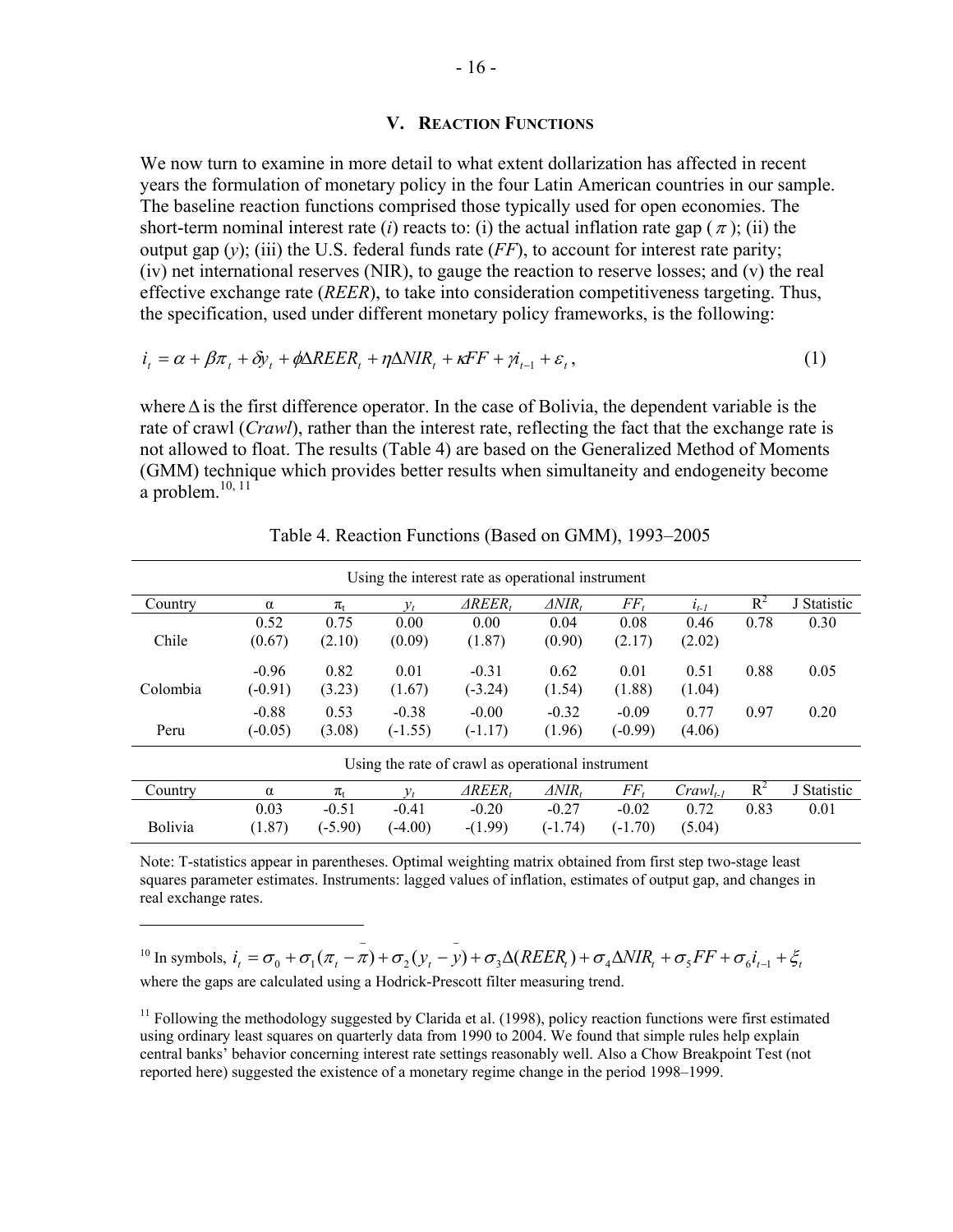This exercise provides an opportunity to characterize monetary policy implementation in the economies under study. Several interesting results emerge.<sup>12</sup> First, the strong significance and signs of the contemporaneous inflation coefficient indicates that all central banks, even the Cental Bank of Bolivia, try to control it. While an increase in inflation leads to higher interest rates in Chile, Colombia, and Peru, in Bolivia it leads to a *slowing down* of the rate of crawl.

Second, the coefficients associated with the output gap are weakly significant for Colombia and Peru. However, in the latter case it is wrongly signed, possibly reflecting the dominance of confidence shocks that simultaneously raise the risk premium and depress output through a decline in aggregate demand. Interestingly enough, the output coefficient is strongly significant in the case of Bolivia, confirming that the monetary authorities have used monetary policy for countercyclical purposes, as indeed has been the case during the last few years.

Third, the coefficients associated with changes in the real exchange rate are significant for Bolivia and Colombia. In view of its expansionary impact, an exchange rate depreciation leads to a decline in interest rates in Colombia and a slowing down of the rate of crawl in Bolivia.

Fourth, both the Peruvian and the Bolivian monetary authorities react to changes in their international reserves. A reserve loss leads to counteracting increases in the policy interest rate in Peru and the rate of crawl in Bolivia. This suggests that both countries use their international reserves as front line buffers against shocks and adjust their monetary policy to replenish their reserves once they have been used.

All in all, the evidence therefore supports classifying Chile as an FFIT country, where inflation control is the only key target for monetary policy. While inflation control is also the main policy target in Colombia, concerns about the real exchange rate also appear to be relevant, suggesting that there might exist some element of competitiveness targeting as well. In the case of Peru and Bolivia, the fact that they mold in part their monetary policy around a more active use of their international reserves is consistent with a concern for limiting the potentially damaging impact of large exchange rate fluctuations in a highly dollarized environment. In the case of Peru, which does allow its exchange rate to float, this would suggest classifying it as an IIT country. In the case of Bolivia, the importance of international reserves and the real exchange rate in monetary policy, together with the fact that it operates through a crawl, make it a natural FFCT candidate. It is important to note, however, that inflation also appears to have been an important concern for the Bolivian monetary authorities. It is also rather remarkable that Bolivia appears to be the country with the most countercyclical monetary policy.

<sup>&</sup>lt;sup>12</sup> The tests show that there are no problems of autocorrelation and that the equation set up explains around 90 percent of actual movements of interest rates.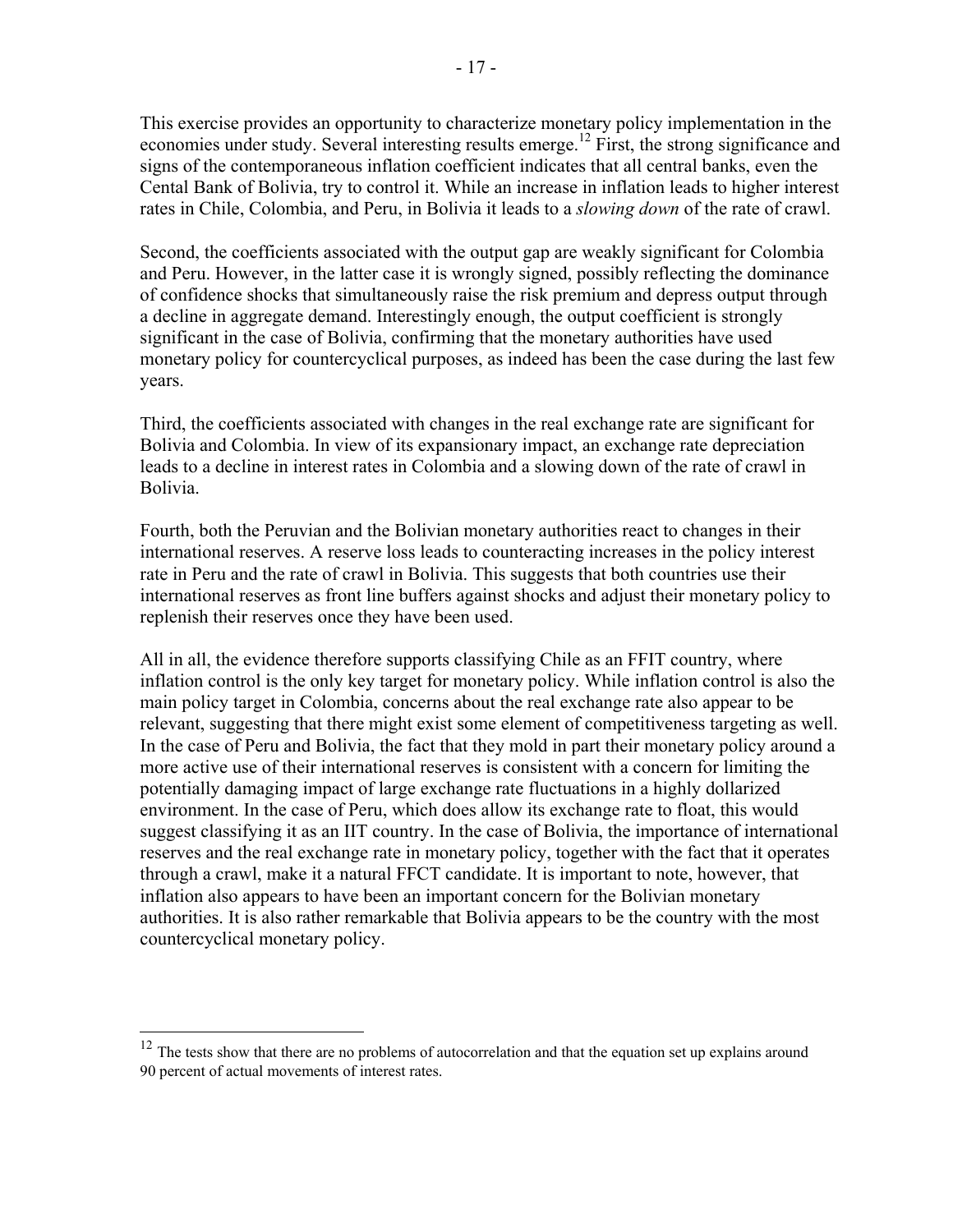#### **VI. CONCLUDING REMARKS**

Since our main conclusions from this research were summarized in the Introduction, we now turn to some avenues for future work and some policy implications.

As far as the analytical framework is concerned, the challenge for future work is to develop simple models of IT that fully incorporate some of the special features that arise under financial dollarization, such as contractionary devaluations due to balance-sheet effects and the wide use of direct foreign exchange market intervention. From a policy perspective, one would need to consider models in which the monetary authority has two instruments to respond to various fluctuations: the policy interest rate and direct foreign exchange market intervention. Accordingly, when facing, for example, a sudden stop, the authorities may spread the burden of the monetary adjustment between interest rate hikes and selling foreign currencies. As far as we know, these trade-offs have not been discussed in previous IT work.

We believe there are important ways for improving the transparency of monetary policy in dollarized IT economies. Given the key role of financial system fragility in these economies, and the wide use of foreign exchange market intervention as a policy instrument, it would seem reasonable to expect central banks to communicate to the public their assessments, evidence, and policy strategy in these areas. A quick look at existing inflation reports indicates that there is scope for improvement here.

Another policy theme has to do with dedollarization as a means of improving the efficacy of monetary policy. In most emerging market economies, dedollarization typically occurs as an endogenous phenomenon, along with a marked reduction in the rate of inflation and not as a result of active and direct policies with that objective. Yet, the experience of countries such as Chile and Israel suggests that policymakers can also have a direct role in this process by contributing to the development and deepening of domestic financial markets. For example, the growing presence of medium- and long-term bonds denominated in domestic currency is a remarkable phenomenon. Other useful policy (institution building) steps have to do with helping develop markets in financial instruments to hedge foreign exchange risk. These can be expected to attenuate the "fear of floating" phenomenon. These are key policy issues that need to be addressed in future work.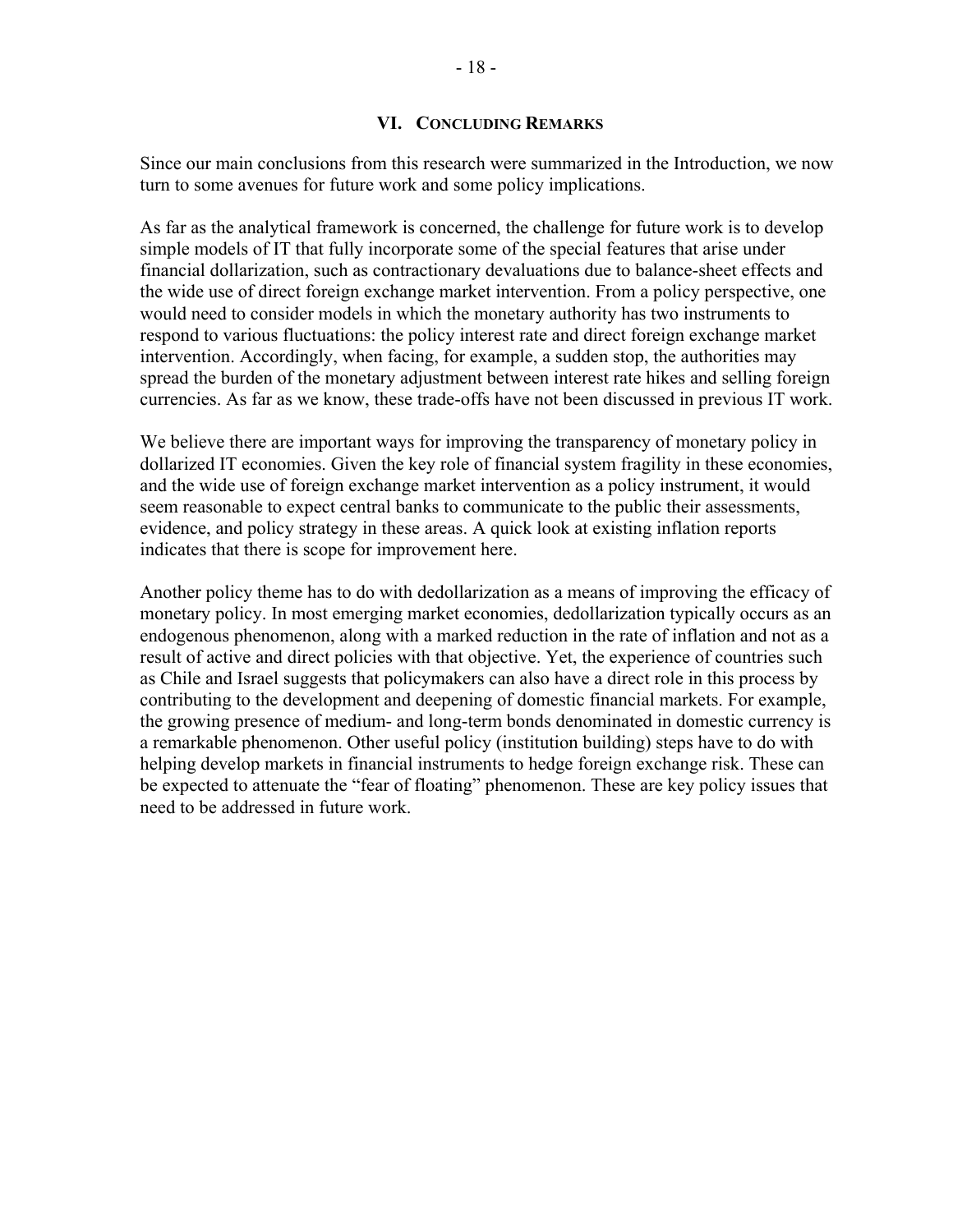#### **REFERENCES**

- Aghion, P., Bacchetta, P., and A. Banerjee (2000), "A Simple Model of Monetary Policy and Currency Crises," *European Economic Review, Papers and Proceedings* 44, pp. 728–738.
- Armas, E., and F. Grippa (2006), "Inflation Targeting in a Dollarized Economy: The Peruvian Experience," in *Financial Dollarization: The Policy Agenda*, ed. by A. Armas, A. Ize, and E. Levy Yeyati, (New York: Palgrave Macmillan).
- Ball, L. (1999), "Policy Rules for Open Economies," in *Monetary Policy Rules*, ed. by J. Taylor (Chicago, Illinois: University of Chicago Press).
- Batini, N., and D. Laxton (2005), "Under What Conditions Can Inflation Targeting Be Adopted? The Experience of Emerging Markets," paper prepared for the *Monetary Policy under Inflation Targeting* Conference of the Central Bank of Chile.
- Calvo, G. (1999), "Fixed vs. Flexible Exchange Rates: Preliminaries of a Turn-of-Millennium Rematch" (unpublished; University of Maryland) 1999.
- ——— , 2001, "Capital Market and the Exchange Rate with Special Reference to the Dollarization Debate in Latin America," *Journal of Money, Credit and Banking*, Vol. 33, pp. 312–334.
- ———, and C. Reinhart (2002) "Fear of Floating," *Quarterly Journal of Economics*, Vol. CXVIII, No. 2.
- Clarida, R., J. Galí, and M. Gertler (1998), "Monetary policy rules in practice. Some international evidence," *European Economic Review*, Vol. 42, pp. 1033–1067.
- Ize, A., and E. Levy Yeyati (2003), "Financial dollarization," *Journal of International Economics*, Volume 59, No. 2, pp. 323–347.
- Krugman, P. (1999), "Balance Sheets, the Transfer Problem and Financial Crises," in: *International Finance and Financial Crises:Essays in Honor of Robert P. Flood, Jr.*, P. Isard, A. Razin, and A. Rose (eds.), Boston: Kluwer Academic Publishers; Washington: International Monetary Fund.
- Mishkin, F., and K. Schmidt-Hebbel (2005), "Does Inflation Targeting Make a Difference?" paper prepared for the *Monetary Policy under Inflation Targeting* Conference of the Central Bank of Chile.
- Morales, J. A. (2005), "La Política Monetaria del BCB: 1995–2004," unpublished presentation, Central Bank of Bolivia.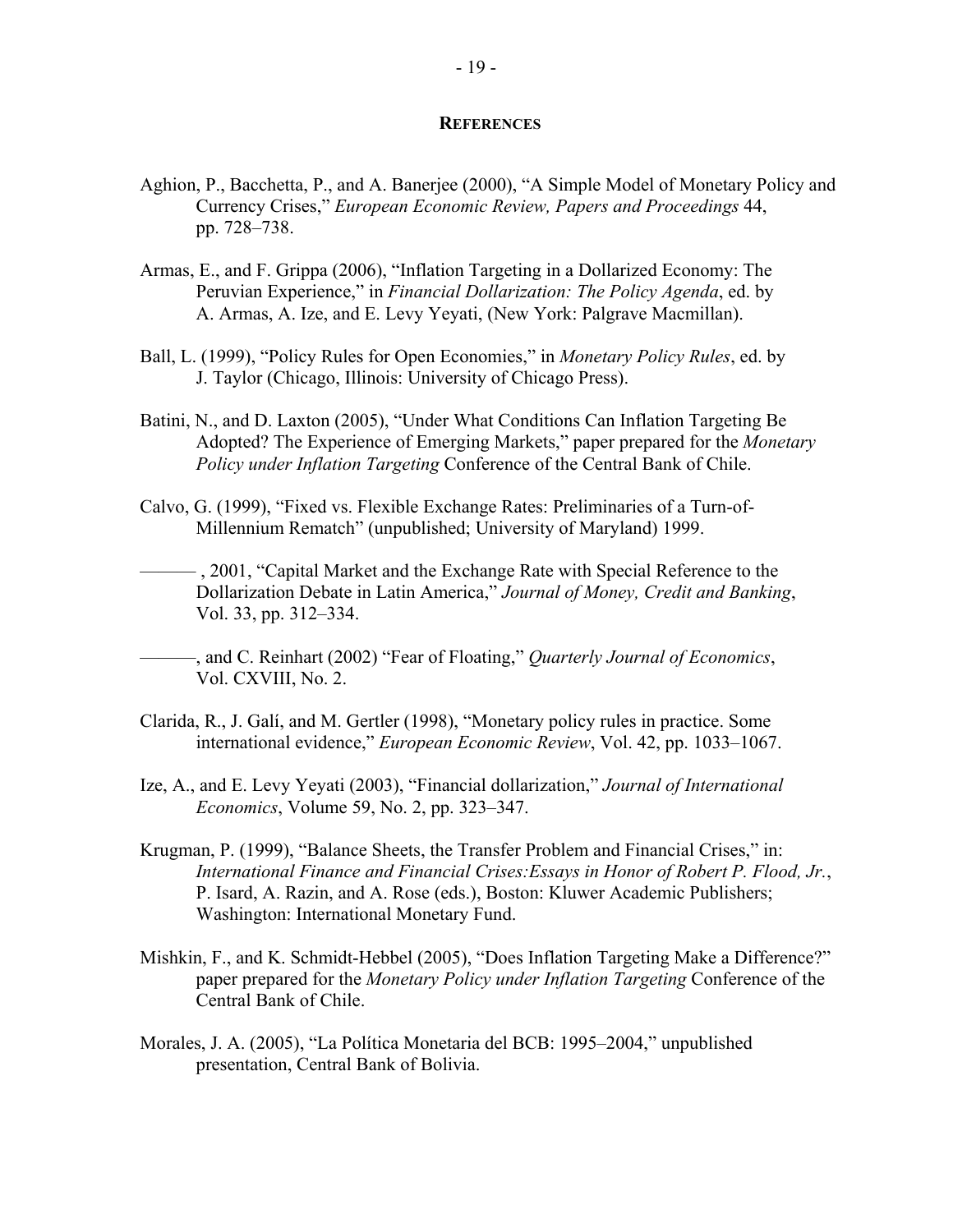- Stein, E., R. Hausmann, M. Gavin, and C. Pagés-Serra (1999), "Financial Turmoil and Choice of Exchange Rate Regime," IADB Working Paper (Washington: Inter-American Development Bank).
- Svensson, L. (2000), "Open Economy Inflation Targeting," *Journal of International Economics*, Vol. 50, pp. 155–183.